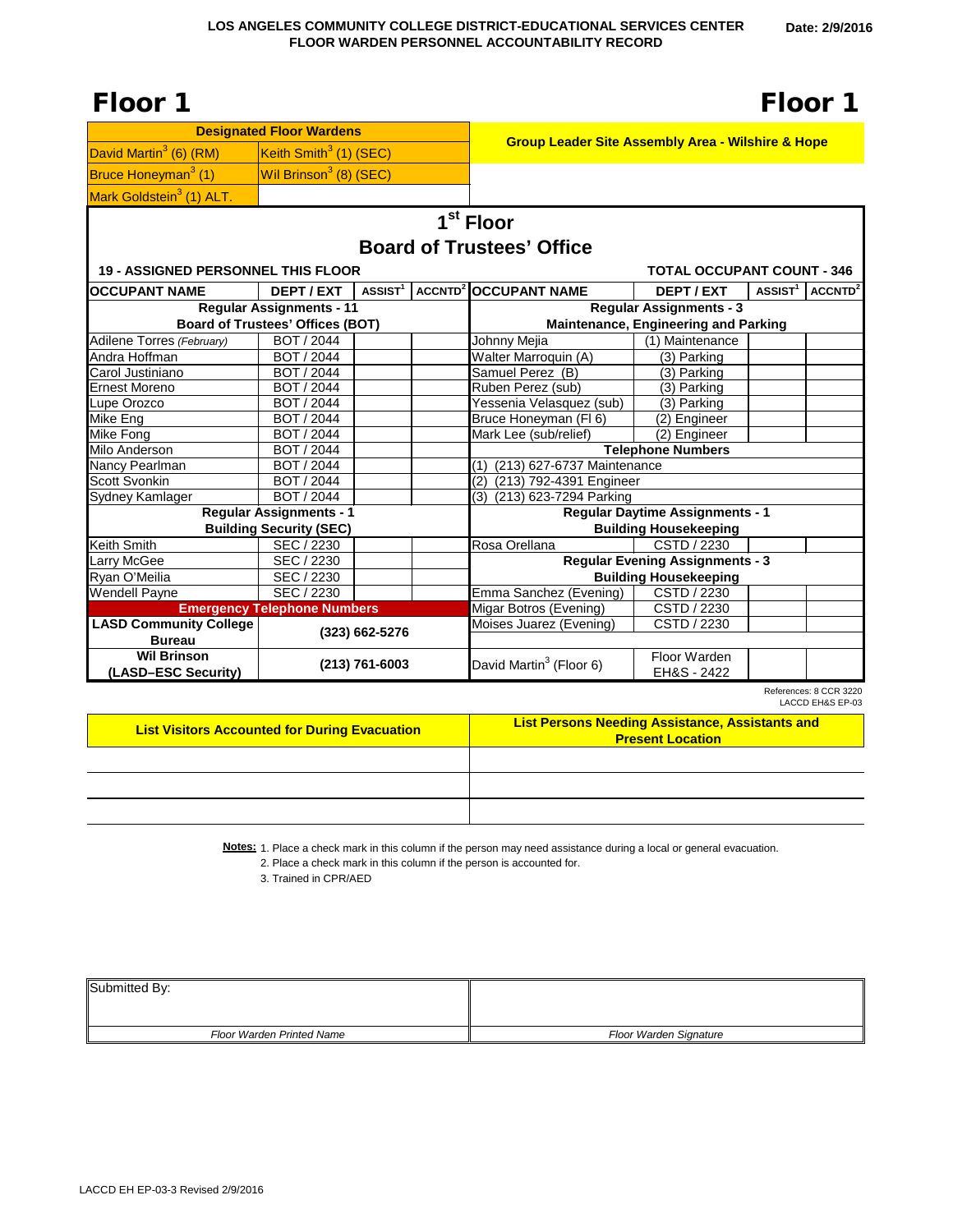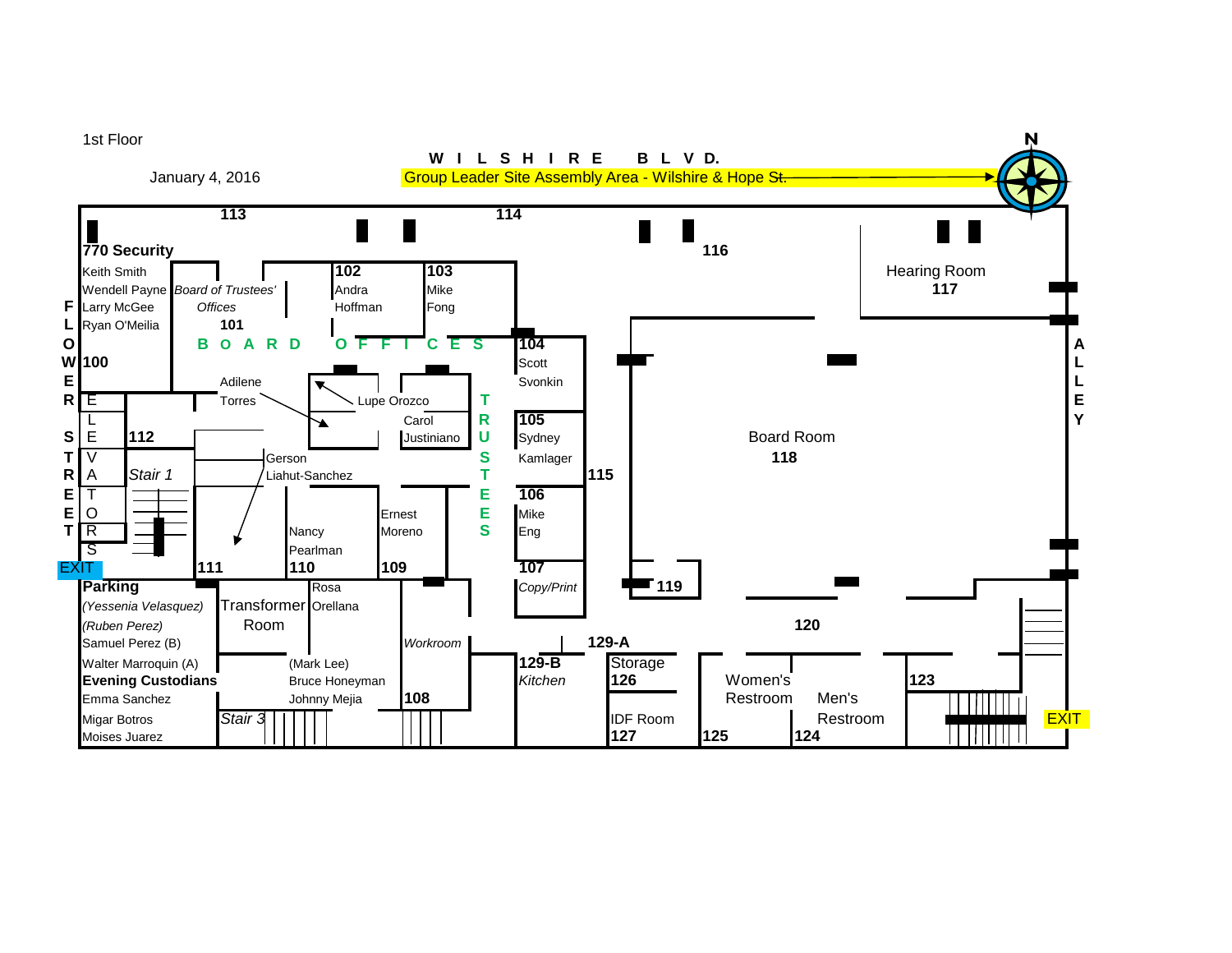### Floor 2

|                                                                                             | <b>Designated Floor Wardens</b>           | <b>Group Leader Site Assembly Area - Wilshire &amp; Hope</b> |
|---------------------------------------------------------------------------------------------|-------------------------------------------|--------------------------------------------------------------|
| Lilia Rad $(A)^3$ (TOC)                                                                     | Simon Tam $(B)^3$ (TOC)                   |                                                              |
| Maynor Alvarez <sup>3</sup> (REC)                                                           | <b>Keith Han <math>(B)^3</math> (TOC)</b> |                                                              |
| Darwin Dominguez (A/B) <sup>3</sup> (TOC)<br>$\sqrt{\text{Anthony Calderon}^3(\text{REC})}$ |                                           |                                                              |
| Hernando Jose (B/C) <sup>3</sup> (TOC)                                                      | <b>Cristy Passman (DP)</b>                |                                                              |
| Marchand Russell <sup>3</sup> (NSSD)                                                        | Wil Eichhorst $(C)^3$ (TOC)               |                                                              |
|                                                                                             |                                           |                                                              |

2. Place a check mark in this column if the person is accounted for.

| 2 <sup>nd</sup> Floor                                                             |                                |                     |  |                                                      |                                                            |  |                                 |
|-----------------------------------------------------------------------------------|--------------------------------|---------------------|--|------------------------------------------------------|------------------------------------------------------------|--|---------------------------------|
| <b>Information Technologies / Diversity / Business Services / Human Resources</b> |                                |                     |  |                                                      |                                                            |  |                                 |
| 33 - ASSIGNED PERSONNEL THIS FLOOR                                                |                                |                     |  |                                                      | <b>TOTAL OCCUPANT COUNT - 346</b>                          |  |                                 |
| <b>OCCUPANT NAME</b>                                                              | DEPT / EXT                     | ASSIST <sup>1</sup> |  | <b>ACCNTD<sup>2</sup> OCCUPANT NAME</b>              | DEPT / EXT                                                 |  | $ASSIST1$   ACCNTD <sup>2</sup> |
|                                                                                   | <b>Regular Assignments - 8</b> |                     |  |                                                      | <b>Regular Assignments - 8</b>                             |  |                                 |
| <b>Technology Operations Center (TOC)</b>                                         |                                |                     |  |                                                      | <b>Computer and Network Operations (CNO)</b>               |  |                                 |
| Darwin Dominguez (A/B)                                                            | TOC / 2029                     |                     |  | Ed Molina (Manager)                                  | CNO / 2015                                                 |  |                                 |
| Hernando Jose (B/C)                                                               | TOC / 2033                     |                     |  | <b>Mario Perez</b>                                   | Data Comm / 2237                                           |  |                                 |
| Iwan Anwar (A)                                                                    | TOC / 2033                     |                     |  | Michael T. Estrada                                   | Data Comm / 2121                                           |  |                                 |
| Keith Han (B)                                                                     | TOC / 2033                     |                     |  | <b>Henry Louie</b>                                   | <b>NSSD / 2476</b>                                         |  |                                 |
| Lilia Rad (A)                                                                     | TOC / 2030                     |                     |  | <b>Marchand Russell</b>                              | <b>NSSD / 2123</b>                                         |  |                                 |
| Nat Yangsamran (A)                                                                | TOC / 2033                     |                     |  | Mark Goldstein                                       | NSSD / 2123                                                |  |                                 |
| Simon Tam (B)                                                                     | TOC / 2033                     |                     |  | Rakesh Agrawal                                       | <b>NSSD / 2123</b>                                         |  |                                 |
| Wil Eichhorst (C)                                                                 | TOC / 2033                     |                     |  | Rodman Lieu                                          | <b>NSSD / 2123</b>                                         |  |                                 |
|                                                                                   | <b>Regular Assignments - 5</b> |                     |  | <b>Regular Assignments - 6</b>                       |                                                            |  |                                 |
|                                                                                   | <b>Diversity Programs (DP)</b> |                     |  | <b>Business Services Division - Support Services</b> |                                                            |  |                                 |
| <b>Cristy Passman</b>                                                             | DP / 3113                      |                     |  | <b>Anthony Calderon</b>                              | REC / 2349                                                 |  |                                 |
| Gene Little (Director)                                                            | DP / 2316                      |                     |  | Antonio Lomeli                                       | CRR / 2348                                                 |  |                                 |
| <b>Judie Price</b>                                                                | DP / 2315                      |                     |  | <b>Carlton Howard</b>                                | CRR / 2451                                                 |  |                                 |
| <b>Muriel Alford</b>                                                              | DP / 2393                      |                     |  | Maynor Alvarez                                       | REC / 2347                                                 |  |                                 |
| Sylvia Macias                                                                     | DP / 3014                      |                     |  | Minh Le                                              | <b>REPRO / 2346</b>                                        |  |                                 |
| Human Resources Regular Assignments - 3                                           |                                |                     |  | Juilo De La Torree (PT)                              | REC / 2348                                                 |  |                                 |
| <b>Employer-Employee Relations (EER)</b>                                          |                                |                     |  |                                                      | <b>Temporary Assignments - 3</b>                           |  |                                 |
| Armine Galukyan                                                                   | EER / 2442                     |                     |  |                                                      | <b>Techmahindra Consultants (Information Technologies)</b> |  |                                 |
| Diva Sanchez                                                                      | EER / 2260                     |                     |  | Srikrishnan Vibu                                     | <b>TECH / 2206</b>                                         |  |                                 |
| Joseph Cartwright (Asst. Dir.)                                                    | EER / 2444                     |                     |  | Vinay Joshi                                          | <b>TECH / 2206</b>                                         |  |                                 |
|                                                                                   |                                |                     |  | Visna Mukkavalli                                     | <b>TECH / 2206</b>                                         |  |                                 |
|                                                                                   |                                |                     |  |                                                      |                                                            |  |                                 |
|                                                                                   |                                |                     |  |                                                      | (2nd Floor Conference Room)                                |  |                                 |
|                                                                                   |                                |                     |  |                                                      |                                                            |  |                                 |
| <b>Emergency Telephone Numbers</b>                                                |                                |                     |  |                                                      |                                                            |  |                                 |
| <b>LASD Community College</b>                                                     |                                | $(323) 662 - 5276$  |  |                                                      |                                                            |  |                                 |
| <b>Bureau</b>                                                                     |                                |                     |  |                                                      |                                                            |  |                                 |
| <b>Wil Brinson</b><br>(LASD-ESC Security)                                         |                                | $(213) 761 - 6003$  |  |                                                      |                                                            |  |                                 |
|                                                                                   |                                |                     |  |                                                      |                                                            |  | References: 8 CCR 3220          |

3. Trained in CPR/AED

| Submitted By:                    |                        |
|----------------------------------|------------------------|
| <b>Floor Warden Printed Name</b> | Floor Warden Signature |

References: 8 CCR 3220

|                                                      | LACCD EH&S EP-03                                                                  |
|------------------------------------------------------|-----------------------------------------------------------------------------------|
| <b>List Visitors Accounted for During Evacuation</b> | <b>List Persons Needing Assistance, Assistants and</b><br><b>Present Location</b> |
|                                                      |                                                                                   |

**Notes:** 1. Place a check mark in this column if the person may need assistance during a local or general evacuation.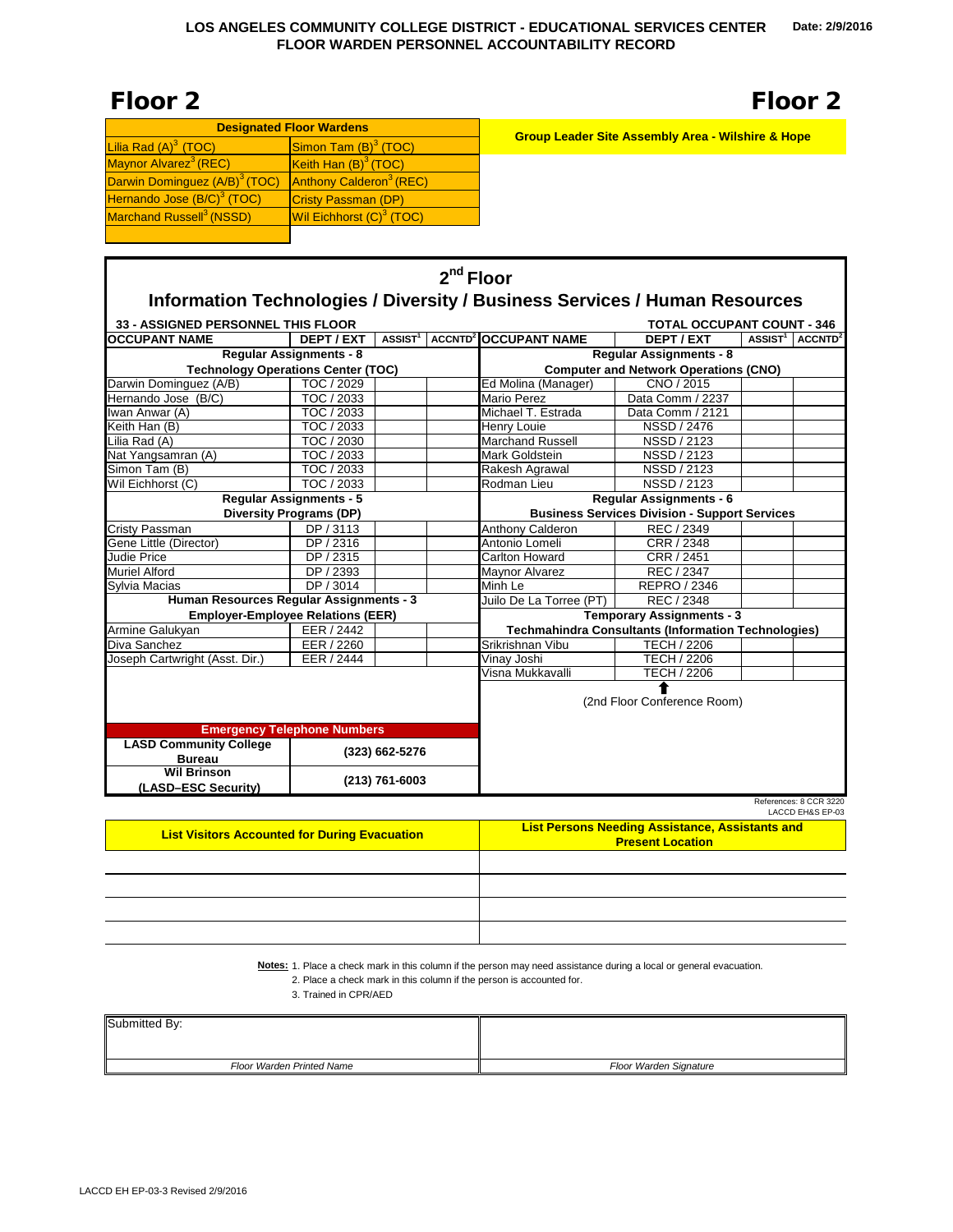



#### Senior Staff \*

Joseph Cartwright\*, Director, Employer-Employee Relations, (213) 891-2444 Gene Little\*, Director, Office of Diversity, Equity, and Inclusion, (213) 891-2316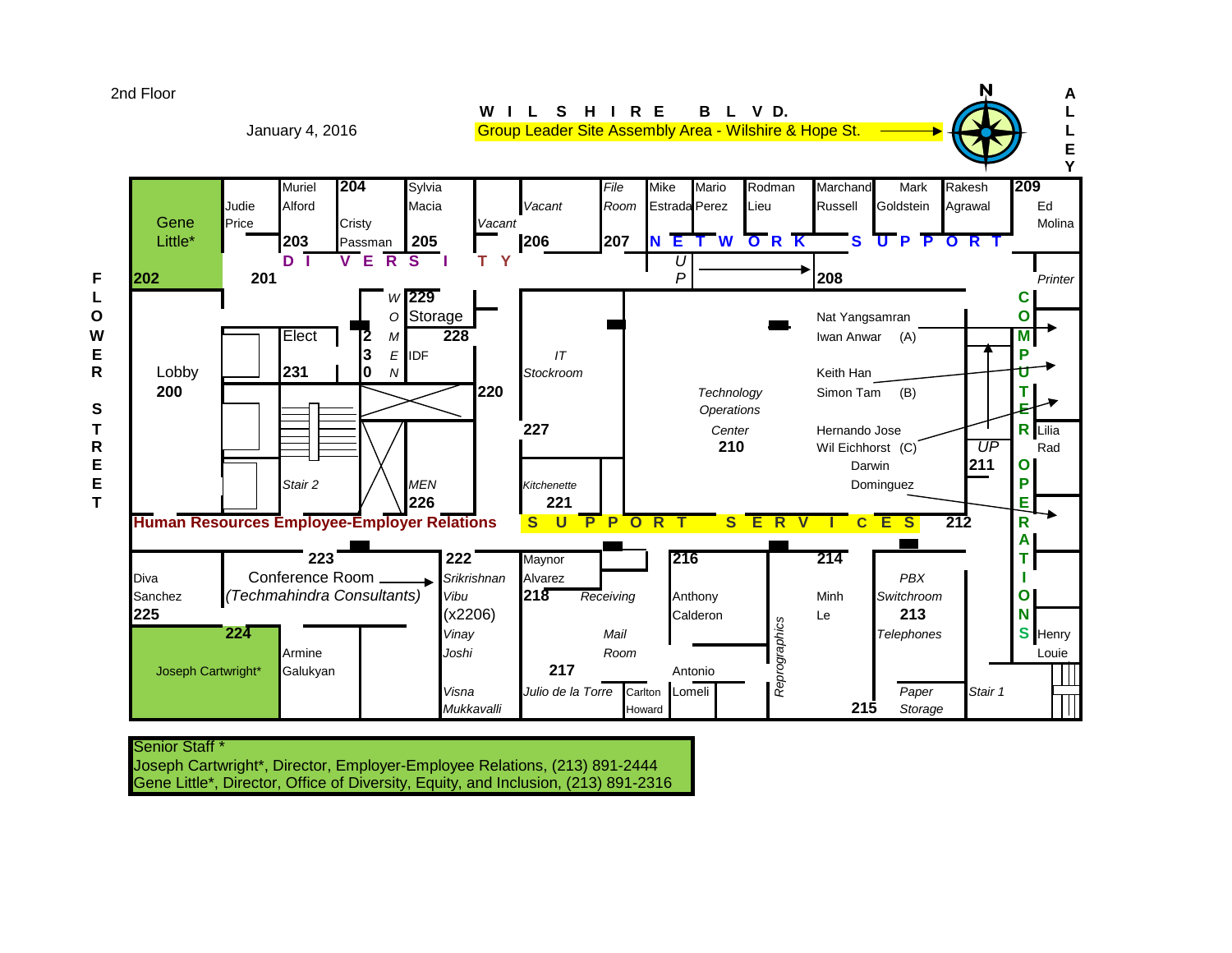| <b>List Visitors Accounted for During Evacuation</b>                                          | <b>List Persons Needing Assistance, Assistants &amp;</b><br><b>Present Location</b>                                 |
|-----------------------------------------------------------------------------------------------|---------------------------------------------------------------------------------------------------------------------|
|                                                                                               |                                                                                                                     |
|                                                                                               |                                                                                                                     |
| 2. Place a check mark in this column if the person is accounted for.<br>3. Trained in CPR/AED | Notes: 1. Place a check mark in this column if the person may need assistance during a local or general evacuation. |

| <b>I</b> Subm<br>nittea<br>BV |                                |
|-------------------------------|--------------------------------|
| Floor Warden Printed Name     | Warden<br>Floor<br>signature ו |

| <b>Floor 3</b>                                              |                                   |                     |                       |                                                                   |                                                | <b>Floor 3</b>      |                     |
|-------------------------------------------------------------|-----------------------------------|---------------------|-----------------------|-------------------------------------------------------------------|------------------------------------------------|---------------------|---------------------|
|                                                             | <b>Designated Floor Wardens</b>   |                     |                       | <b>Group Leader Site Assembly Area - Flower &amp; 7th Streets</b> |                                                |                     |                     |
| Benjamin M. Horowitz <sup>3</sup> (SAP)                     | Johnny Berella <sup>3</sup> (S&P) |                     |                       |                                                                   |                                                |                     |                     |
| Steven J. Gonsoski <sup>3</sup> (SAP)                       | Betsy Regalado (SIS - Ciber Alt.) |                     |                       |                                                                   |                                                |                     |                     |
|                                                             |                                   |                     | 3 <sup>rd</sup> Floor |                                                                   |                                                |                     |                     |
|                                                             |                                   |                     |                       |                                                                   |                                                |                     |                     |
|                                                             |                                   |                     |                       | <b>Information Technologies Division</b>                          |                                                |                     |                     |
| 85 - ASSIGNED PERSONNEL THIS FLOOR                          |                                   |                     |                       |                                                                   | <b>TOTAL OCCUPANT COUNT - 346</b>              |                     |                     |
| <b>OCCUPANT NAME</b>                                        | <b>DEPT / EXT</b>                 | ASSIST <sup>1</sup> |                       | <b>ACCNTD<sup>2</sup> OCCUPANT NAME</b>                           | DEPT / EXT                                     | ASSIST <sup>1</sup> | ACCNTD <sup>2</sup> |
|                                                             | <b>Regular Assignments - 3</b>    |                     |                       |                                                                   | <b>Regular Assignments - 8</b>                 |                     |                     |
|                                                             | <b>Chief Information Officer</b>  |                     |                       |                                                                   | <b>Software Systems Engineering Unit (ENG)</b> |                     |                     |
| Hanne Espinosa-Frech                                        | ADMIN / 2226                      |                     |                       | <b>Anis Kochlef</b>                                               | <b>ENG / 2245</b>                              |                     |                     |
| Jorge C. Mata (CIO)                                         | CIO / 2034                        |                     |                       | <b>David Seetao</b>                                               | ENG / 2250                                     |                     |                     |
| Rhoda Levine                                                | ADMIN / 2100                      | X                   |                       | <b>Guy Beaudoin</b>                                               | ENG / 2026                                     |                     |                     |
| <b>SIS Special Project Assignments - 1</b>                  |                                   |                     |                       | <b>Kaleung Tsou</b>                                               | ENG / 2415                                     |                     |                     |
| (26 Part-time Ciber Consultants may work M-TH, TH half day) |                                   |                     |                       | Loren P. Lichty                                                   | Database / 2441                                |                     |                     |
| Betsy Regalado (VP/SS)                                      | EPIE / 2204                       |                     |                       | Qui N. Dang                                                       | S&P / 2273                                     |                     |                     |
| Ayman Omar / Crystal Quarterio                              | <b>CIBER</b>                      |                     |                       | <b>Santos Galvez</b>                                              | ENG / 2162                                     |                     |                     |
| Cullin McCoy / David Marino                                 | <b>CIBER</b>                      |                     |                       | VictorHugo Ortiz                                                  | ENG / 2224                                     |                     |                     |
| Ed Keller / Evan Nguyen                                     | <b>CIBER</b>                      |                     |                       |                                                                   | <b>Regular Assignments - 26</b>                |                     |                     |
| Frank Andollo / Abhinav Goje                                | <b>CIBER</b>                      |                     |                       |                                                                   | <b>Systems and Programming Unit (S&amp;P)</b>  |                     |                     |
| Jason Carter / Pilar DeFreest                               | <b>CIBER</b>                      |                     |                       | <b>Albert Saryan</b>                                              | S&P / 2258                                     |                     |                     |
| John Banegas / Tino Simon                                   | <b>CIBER</b>                      |                     |                       | <b>Andrew Alvarez</b>                                             | S&P / 2406                                     |                     |                     |
| Ganish Muralidhar / Staci Ludwig                            | <b>CIBER</b>                      |                     |                       | Cheuk Y. Fong                                                     | S&P / 2171                                     |                     |                     |
| Nate Holley / Ravi Narla                                    | <b>CIBER</b>                      |                     |                       | Christopher Nersisyan                                             | S&P / 2383                                     |                     |                     |
| Roslyn Fletcher / Salena Rao                                | <b>CIBER</b>                      |                     |                       | David Gillham                                                     | S&P / 2262                                     |                     |                     |
| Robert Sibley / Zia Jones                                   | <b>CIBER</b>                      |                     |                       | Dominic S. Kwan                                                   | S&P / 2169                                     |                     |                     |
| Andre Fuller / Jennifer Huntley                             | <b>CIBER</b>                      |                     |                       | Eddie Afana                                                       | S&P / 2367                                     |                     |                     |
| Sean Wiederholt / Tracy Hayman                              | <b>CIBER</b>                      |                     |                       | <b>Frank Gomez</b>                                                | S&P / 2455                                     |                     |                     |
| Lokesh Madnavat / Rohil Khanna                              | <b>CIBER</b>                      |                     |                       | Hon Siu                                                           | S&P / 2172                                     |                     |                     |
|                                                             | <b>Regular Assignments - 20</b>   |                     |                       | James Weimholt                                                    | S&P / 2070                                     |                     |                     |
| Modernization Project - SAP / ERP Unit (SAP)                |                                   |                     |                       | Johnny Berella                                                    | S&P / 2369                                     |                     |                     |
| Amy Fan                                                     | SAP / 2409                        |                     |                       | Jose C. Gallegos                                                  | S&P / 2160                                     | X                   |                     |
| Andrew Duran (Manager)                                      | <b>MNGR / 2358</b>                |                     |                       | Josie Valencia-Taplin                                             | S&P / 2156                                     |                     |                     |
| Aruna Yedamakanti                                           | SAP / 2445                        |                     |                       | <b>Kwok Tam</b>                                                   | S&P / 2340                                     |                     |                     |
| Benjamin M. Horowitz                                        | SAP / 2170                        |                     |                       | Lawrence Seo                                                      | S&P / 2032                                     |                     |                     |
| Hazel Juanico                                               | SAP / 2405                        |                     |                       | Luan Dau                                                          | S&P / 2398                                     |                     |                     |
| Fred Zupp                                                   | SAP / 2462                        |                     |                       | Mark Tagawa                                                       | S&P / 2197                                     |                     |                     |
| Gowri-Surendra Marisela                                     | SAP / 2014                        |                     |                       | Michael Romo                                                      | S&P / 2151                                     |                     |                     |
| <b>Isabel Alejandro</b>                                     | SAP / 2481                        |                     |                       | <b>Michael Severa</b>                                             | S&P / 2166                                     |                     |                     |
| Ivan Vuong                                                  | SAP / 3514                        |                     |                       | Olivia Alvarado                                                   | S&P / 2157                                     |                     |                     |
| Krish Subramani                                             | SAP / 2143                        |                     |                       | <b>Richard Ye</b>                                                 | S&P / 2385                                     |                     |                     |
| Mary Dolan                                                  | SAP / 2359                        |                     |                       | Rochelle Romo                                                     | S&P / 2228                                     |                     |                     |
| Norman G. Rille                                             | SAP / 2116                        |                     |                       | Tom Rowland                                                       | S&P / 2298                                     |                     |                     |
| Sanjay Kulkmarni                                            | SAP / 2456                        |                     |                       | Victor Flores (Manager)                                           | S&P / 2107                                     |                     |                     |
| Sharon M. Chen                                              | SAP / 2491                        |                     |                       | Vladimir Vivcharenko                                              | S&P / 2265                                     |                     |                     |
| Steven J. Gonsoski                                          | SAP / 2454                        |                     |                       | <b>Wadee Nasir</b>                                                | S&P / 2021                                     |                     |                     |
| <b>Sumy Nair</b>                                            | SAP / 2143                        |                     |                       |                                                                   | <b>Temporary Assignment - 1</b>                |                     |                     |
| Suresh Enchoor                                              | SAP / 2190                        |                     |                       |                                                                   | Modernization Project - SAP / ERP Unit (SAP)   |                     |                     |
| Venkat Pandian                                              | SAP / 2456                        |                     |                       | Najma Lakhia (Build-LACCD)                                        | SAP / 2456                                     |                     |                     |
| Venkata Akunuru                                             | SAP / 2027                        |                     |                       |                                                                   |                                                |                     |                     |
| Yong H. Park                                                | SAP / 2161                        |                     |                       |                                                                   |                                                |                     |                     |

| <b>Emergency Telephone Numbers</b>                         |                  |  |
|------------------------------------------------------------|------------------|--|
| <b>LASD Community College Bureau</b><br>$(323) 662 - 5276$ |                  |  |
| <b>Wil Brinson</b><br>(LASD-ESC Security)                  | $(213)$ 761-6003 |  |
|                                                            |                  |  |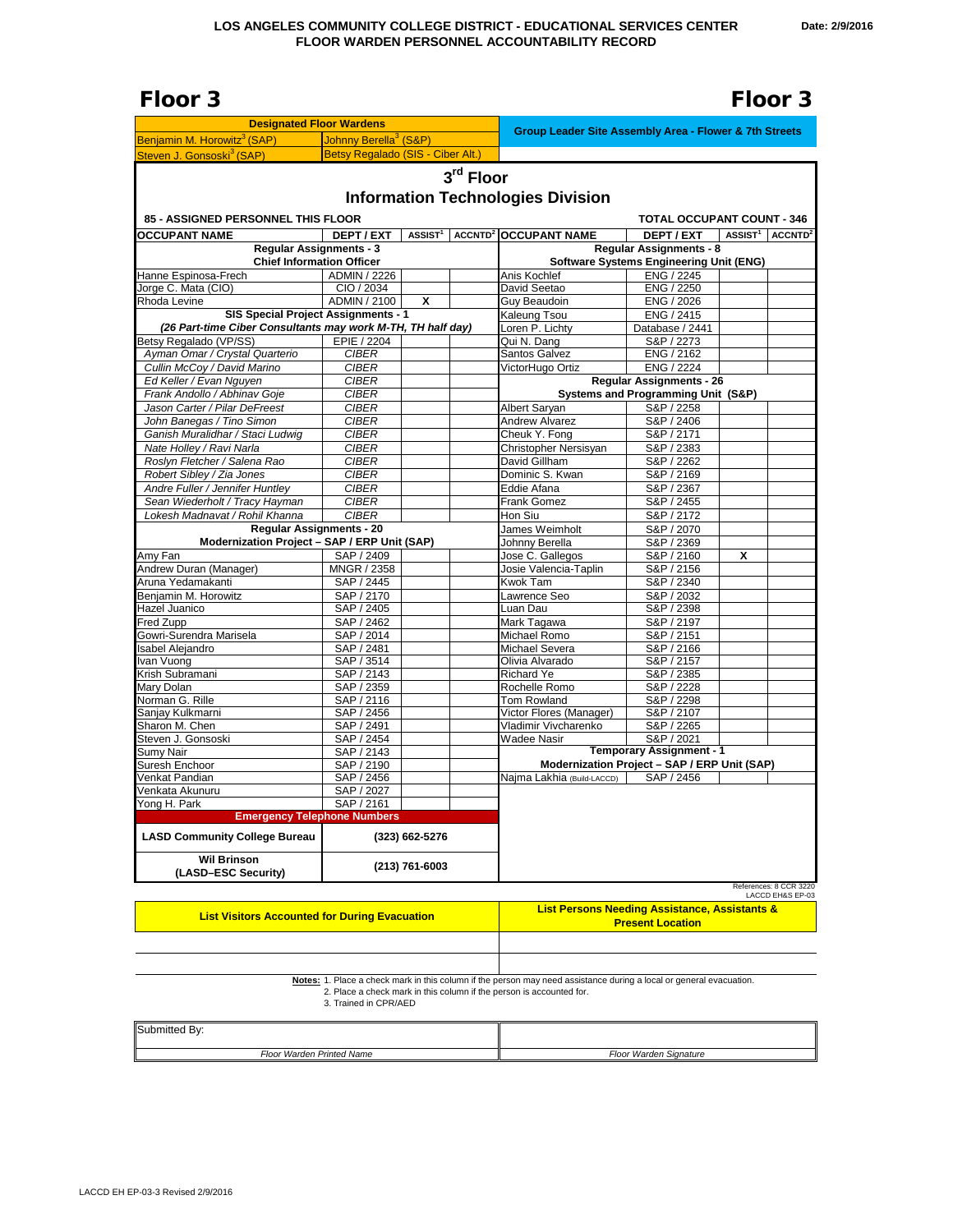

Jorge Mata, Chief Information Officer, (213) 891-2034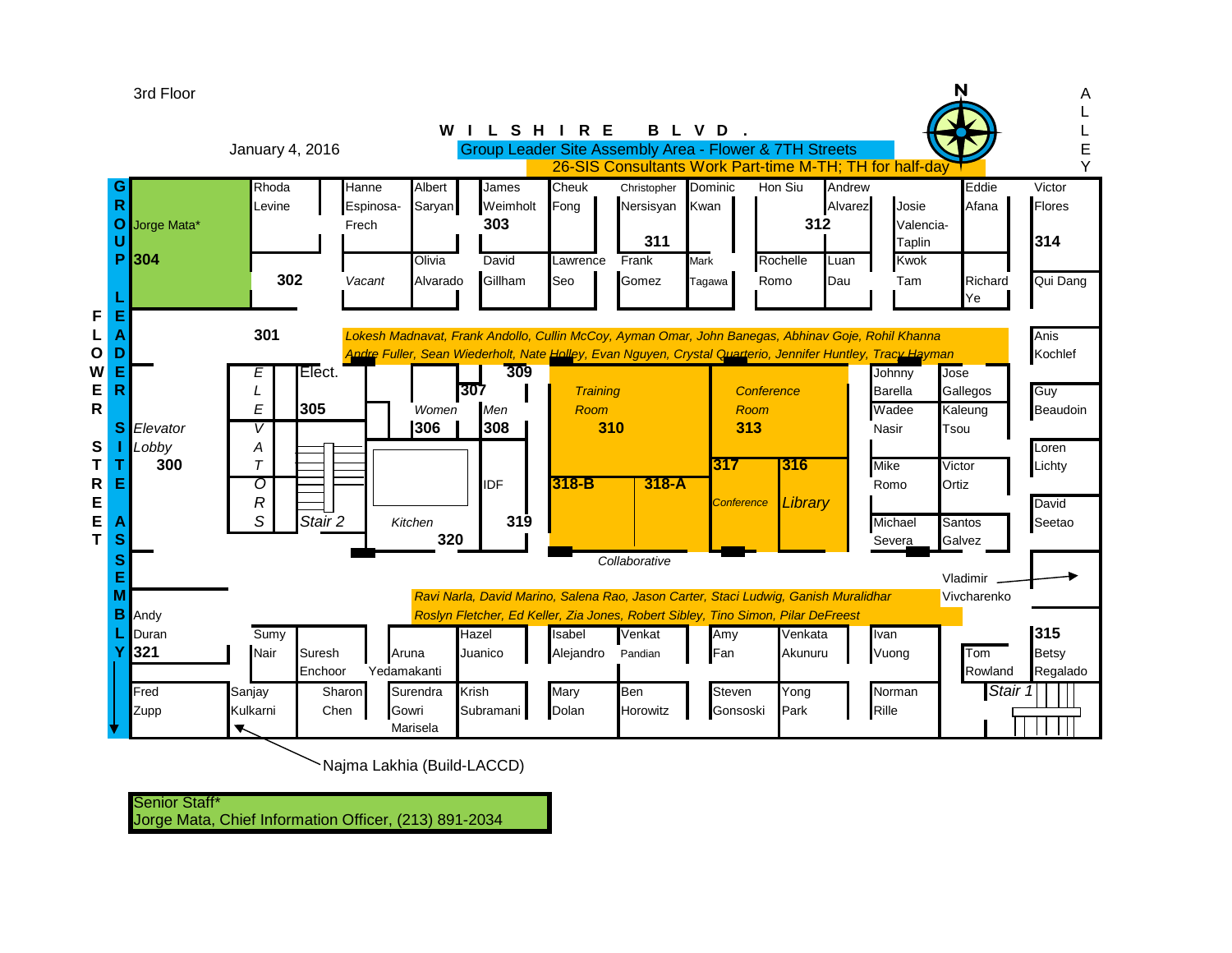## Floor 4

| <b>Designated Floor Wardens</b>                                 |                                          | <b>Group Leader Site Assembly Area - Flower &amp; 7th Streets</b> |  |
|-----------------------------------------------------------------|------------------------------------------|-------------------------------------------------------------------|--|
| <b>Laney Ray<sup>3</sup></b> (HR)<br><b>Carlita Dorsey (HR)</b> |                                          |                                                                   |  |
| Marjorie Ford <sup>3</sup> (PC)                                 | <b>Nestor Martinez</b> <sup>3</sup> (HR) |                                                                   |  |
| <b>Allison Bainlardi<sup>3</sup> (HR)</b>                       |                                          |                                                                   |  |

| $4th$ Floor                               |                                    |                              |                                   |                                                         |                                         |  |                                   |
|-------------------------------------------|------------------------------------|------------------------------|-----------------------------------|---------------------------------------------------------|-----------------------------------------|--|-----------------------------------|
| <b>Personnel Commission</b>               |                                    |                              |                                   | <b>Human Resources Department</b>                       |                                         |  |                                   |
| <b>36 - ASSIGNED PERSONNEL THIS FLOOR</b> |                                    |                              | <b>TOTAL OCCUPANT COUNT - 346</b> |                                                         |                                         |  |                                   |
| <b>OCCUPANT NAME</b>                      | DEPT / EXT                         |                              |                                   | ASSIST <sup>1</sup>   ACCNTD <sup>2</sup> OCCUPANT NAME | <b>DEPT / EXT</b>                       |  | $ASSIST1$ $ $ ACCNTD <sup>2</sup> |
|                                           | <b>Regular Assignments - 13</b>    |                              |                                   |                                                         | <b>Regular Assignments - 4</b>          |  |                                   |
|                                           | <b>Personnel Commission (PC)</b>   |                              |                                   | Office of the Vice Chancellor - Human Resources (VCHR)  |                                         |  |                                   |
| Ann Hsi                                   | PC / 2458                          |                              |                                   | Albert Román (VC)                                       | <b>VCHR / 2173</b>                      |  |                                   |
| <b>Denise McGee</b>                       | PC / 2232                          |                              |                                   | <b>Carol Manning</b>                                    | <b>VCHR / 2334</b>                      |  |                                   |
| <b>Emmy Stovall</b>                       | PC / 2132                          |                              |                                   | Paula Dugans                                            | <b>VCHR / 2252</b>                      |  |                                   |
| Gigi Chamizo-Lew                          | PC / 2404                          |                              |                                   | <b>Richard Moyer</b>                                    | <b>VCHR / 2071</b>                      |  |                                   |
| <b>Isabel Ruiz-Moreno</b>                 | PC / 2050                          |                              |                                   |                                                         | Human Resources Regular Assignments - 8 |  |                                   |
| <b>Ivy Bower</b>                          | PC / 2126                          |                              |                                   | <b>Assignments and Administrative Services (AAS)</b>    |                                         |  |                                   |
| Karen Martin (Director)                   | PC / 2135                          |                              |                                   | Aileen Truong                                           | AAS / 2438                              |  |                                   |
| Marissa Espiritu-Sy                       | PC / 2336                          |                              |                                   | Alesia Harris                                           | AAS / 2482                              |  |                                   |
| <b>Marjorie Ford</b>                      | PC / 2128                          |                              |                                   | Allison Bainlardi                                       | AAS / 2428                              |  |                                   |
| <b>Rosie Castro</b>                       | PC / 2088                          |                              |                                   | Anna Boyadzhyan                                         | AAS / 2141                              |  |                                   |
| <b>Ryan Pennock</b>                       | $\overline{PC}/2466$               |                              |                                   | Cheryl Stephens (Jan. 11)                               | AAS / 2064                              |  |                                   |
| <b>Ute Severa</b>                         | PC / 2268                          |                              |                                   | Jaime Lee                                               | AAS / 2447                              |  |                                   |
| <b>Yvonne Ruiz</b>                        | PC / 2465                          |                              |                                   | <b>Malissa Hicks</b>                                    | AAS / 2305                              |  |                                   |
|                                           |                                    | Monica Martinez (Asst. Dir.) | AAS / 2227                        |                                                         |                                         |  |                                   |
|                                           |                                    |                              |                                   |                                                         | Human Resources Regular Assignments - 9 |  |                                   |
|                                           |                                    |                              |                                   |                                                         | <b>Recruitment and Services (RS)</b>    |  |                                   |
|                                           |                                    |                              |                                   | <b>Bernadette Staine</b>                                | RS / 2181                               |  |                                   |
|                                           |                                    |                              |                                   | <b>Carlita Dorsey</b>                                   | RS / 2402                               |  |                                   |
|                                           |                                    |                              |                                   | <b>Courtney Owens</b>                                   | RS / 2429                               |  |                                   |
|                                           |                                    |                              |                                   | Janice Washington                                       | RS / 2427                               |  |                                   |
|                                           |                                    |                              |                                   | Mary Van Ginkle                                         | RS / 2303                               |  |                                   |
|                                           |                                    |                              |                                   | <b>Nestor Martinez</b>                                  | RS / 2496                               |  |                                   |
|                                           |                                    |                              |                                   | <b>Pat Martinez</b>                                     | RS / 2308                               |  |                                   |
|                                           |                                    |                              |                                   | Sharmita Saha                                           | RS / 2290                               |  |                                   |
|                                           |                                    |                              |                                   | Shawn Tramel (Asst. Dir.)                               | RS / 2281                               |  |                                   |
|                                           | <b>Emergency Telephone Numbers</b> |                              |                                   |                                                         | Human Resources Regular Assignments - 2 |  |                                   |
| <b>LASD Community College</b>             |                                    |                              |                                   | Projects, Policies, Procedures and Reports (PPPR)       |                                         |  |                                   |
| <b>Bureau</b>                             |                                    | (323) 662-5276               |                                   | Greg Mazzarella                                         | <b>PPPR / 2164</b>                      |  |                                   |
| <b>Wil Brinson</b>                        |                                    | $(213) 761 - 6003$           |                                   | Laney Ray                                               | <b>PPPR / 2251</b>                      |  |                                   |
| (LASD-ESC Security)                       |                                    |                              |                                   |                                                         |                                         |  |                                   |

3. Trained in CPR/AED

1. Place a check mark in this column if the person may need assistance during a local or general evacuation. 2. Place a check mark in this column if the person is accounted for. **Notes:**

| Submitted By:                    |                               |
|----------------------------------|-------------------------------|
| <b>Floor Warden Printed Name</b> | <b>Floor Warden Signature</b> |

|                                                      | LAUUD ENQO EF-UJ                                                                  |
|------------------------------------------------------|-----------------------------------------------------------------------------------|
| <b>List Visitors Accounted for During Evacuation</b> | <b>List Persons Needing Assistance, Assistants and</b><br><b>Present Location</b> |
|                                                      |                                                                                   |
|                                                      |                                                                                   |
|                                                      |                                                                                   |

References: 8 CCR 3220 LACCD EH&S EP-03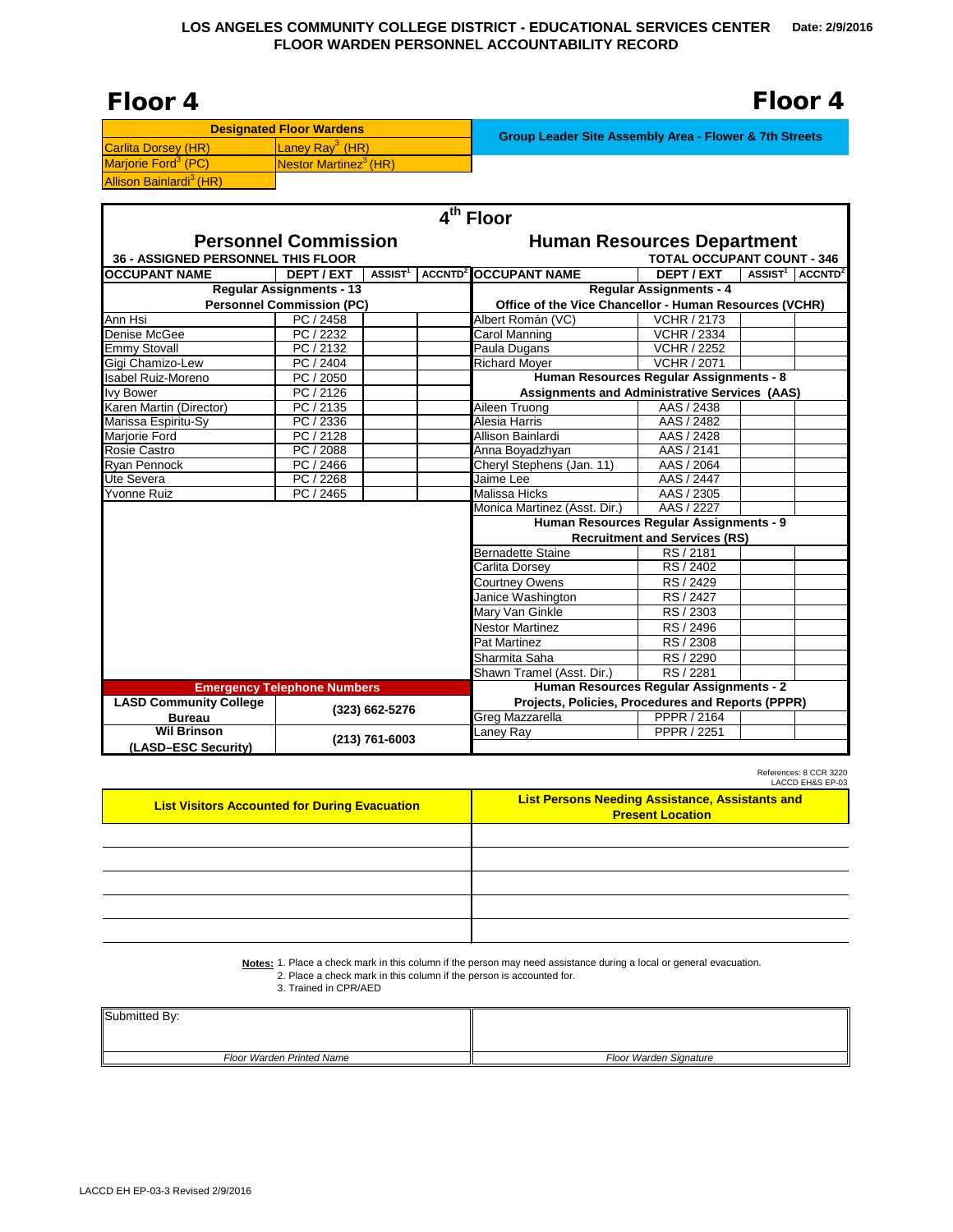

**L**

**Y**

#### Senior Staff\*

**S**

Karen Martin\*, Personnel Director, Personnel Commission, (213) 891-2333 Monca Martinez\* Assistant Director, Human Resources, (213) 891-2227 Dr. Albert Roman\*, Vice Chancellor, Human Resources, (213) 891-2173 Ute Severa, Assistant Director, Personnel Commission, (213) 891-2268

**418 415 413**

Stoval Espiritu-Sy His *Cube* **412**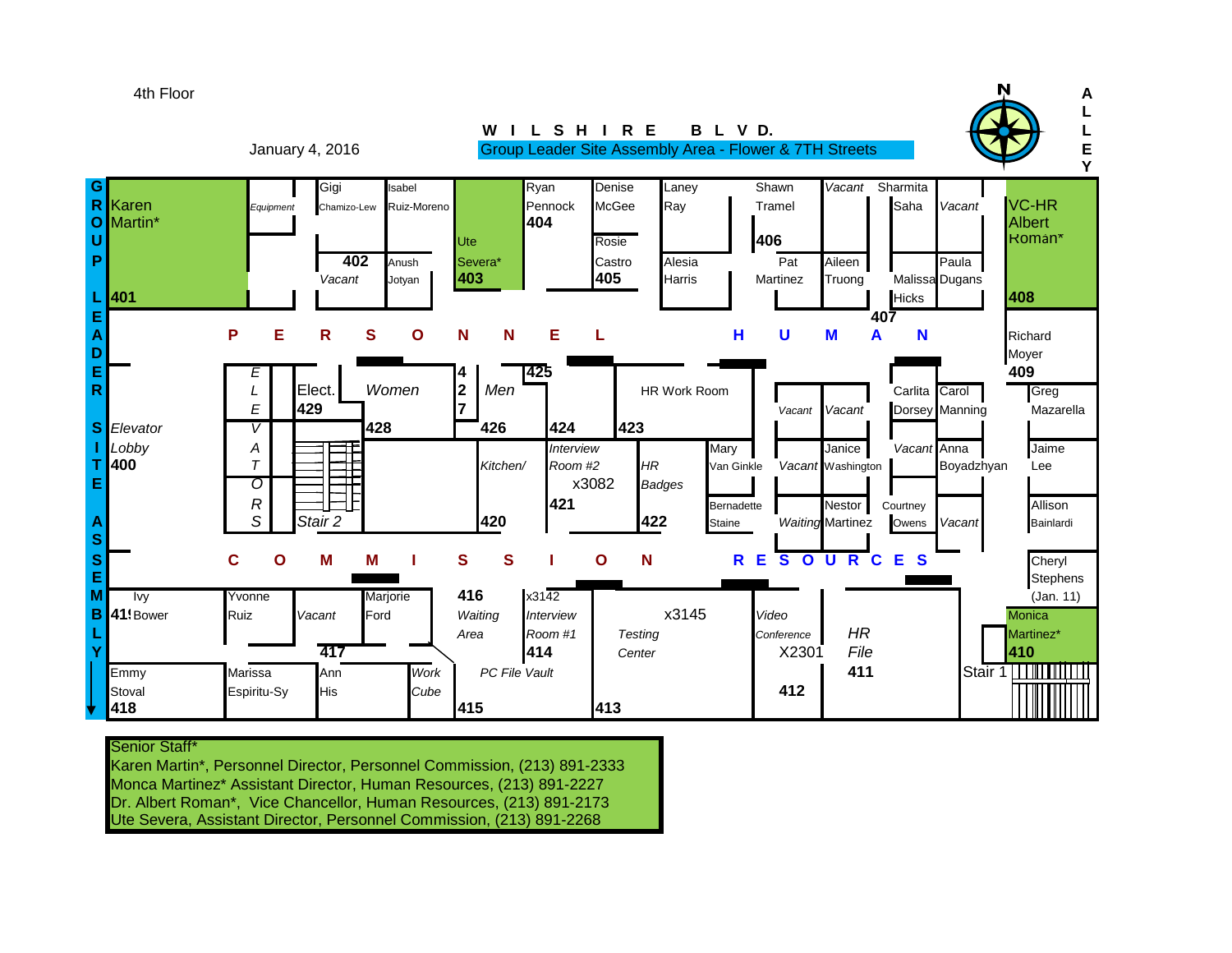### Floor 5

| <b>Designated Floor Wardens</b>    |                            |                                                                   |
|------------------------------------|----------------------------|-------------------------------------------------------------------|
| Thai Quach <sup>3</sup> (CFA)      | <b>Jacob Salazar (RET)</b> | <b>Group Leader Site Assembly Area - Flower &amp; 7th Streets</b> |
| Ronald Paquette <sup>3</sup> (A/P) |                            |                                                                   |

| 5 <sup>th</sup> Floor              |                                          |  |                                                                      |                                    |                     |                        |
|------------------------------------|------------------------------------------|--|----------------------------------------------------------------------|------------------------------------|---------------------|------------------------|
|                                    |                                          |  | Accounts Payable / Central Financial Aid / Payroll / Retirement Unit |                                    |                     |                        |
| 51 - ASSIGNED PERSONNEL THIS FLOOR |                                          |  |                                                                      | <b>TOTAL OCCUPANT COUNT - 346</b>  |                     |                        |
| <b>OCCUPANT NAME</b>               | ASSIST <sup>1</sup><br><b>DEPT / EXT</b> |  | <b>ACCNTD<sup>2</sup> OCCUPANT NAME</b>                              | DEPT / EXT                         | ASSIST <sup>1</sup> | ACCNTD <sup>2</sup>    |
|                                    | <b>Regular Assignments - 14</b>          |  |                                                                      | <b>Regular Assignments - 8</b>     |                     |                        |
|                                    | <b>Accounts Payable Section (A/P)</b>    |  |                                                                      | <b>Retirement Unit (RET)</b>       |                     |                        |
| Anahit Aleksanyan                  | A/P / 2297                               |  | Adela Wells                                                          | RET / 2338                         |                     |                        |
| <b>Andrew Ung</b>                  | A/P / 2356                               |  | Andrea Lim                                                           | RET / 3507                         | X                   |                        |
| Danny Reyes                        | A/P / 2049                               |  | Corrina Alvidrez                                                     | RET / 3500                         |                     |                        |
| <b>Elsie Juson</b>                 | A/P / 2416                               |  | Gloria Moreno                                                        | RET / 2205                         |                     |                        |
| <b>Grace Chow</b>                  | A/P / 2323                               |  | Jacob Salazar                                                        | RET / 2371                         |                     |                        |
| <b>Kit Chan</b>                    | A/P / 2207                               |  | Leticia Rito                                                         | RET / 2120                         |                     |                        |
| Myeva Richardson                   | $\overline{A/P}$ / 2341                  |  | Mercedita Hanson                                                     | RET / 3513                         |                     |                        |
| Nazik Karapogosian                 | A/P / 2469                               |  | <b>Rudy Lopez</b>                                                    | <b>RET</b> / 2486                  |                     |                        |
| Ronald Paquette (Manager)          | A/P / 2234                               |  |                                                                      | <b>Regular Assignments - 13</b>    |                     |                        |
| <b>Rita Shvartz</b>                | A/P / 2417                               |  |                                                                      | <b>Central Financial Aid (CFA)</b> |                     |                        |
| <b>Ross Taplin</b>                 | A/P / 2450                               |  | <b>Agustin Alvizo</b>                                                | CFA / 2321                         |                     |                        |
| <b>Shirley Leyva</b>               | A/P / 2352                               |  | <b>Arevat Garamova</b>                                               | CFA / 2148                         |                     |                        |
| <b>Stacy Sun</b>                   | A/P / 2291                               |  | Cynthia Sandico (Manager)                                            | CFA / 2432                         |                     |                        |
| <b>Tracey Henderson</b>            | A/P / 2477                               |  | Deanna Ingco                                                         | CFA / 2309                         |                     |                        |
|                                    | <b>Regular Assignments - 13</b>          |  | Douglas Gwinn                                                        | CFA / 2240                         | $\boldsymbol{X}$    |                        |
|                                    | <b>Payroll Section (PYRL)</b>            |  | Erica Garcia                                                         | CFA / 2314                         |                     |                        |
| Catalina Baquir                    | <b>PYRL / 2022</b>                       |  | Eva Pang                                                             | CFA / 2318                         |                     |                        |
| Cindy Diama                        | PYRL / 3512                              |  | Larry Choi                                                           | CFA / 2319                         |                     |                        |
| Delicia Lie                        | PYRL / 2354                              |  | <b>Maria Tolentino</b>                                               | CFA / 2312                         |                     |                        |
| <b>Eleanor Muñoz</b>               | PYRL / 2066                              |  | Rey Garcia                                                           | CFA / 2302                         |                     |                        |
| Esmelda Mendoza                    | PYRL / 3502                              |  | <b>Richard Rosich</b>                                                | CFA / 2418                         |                     |                        |
| <b>Irina Gorbonosov</b>            | PYRL / 3509                              |  | Socorro Magana                                                       | CFA / 2307                         |                     |                        |
| Joan Grimes (Manager)              | PYRL / 2280                              |  | Thai Quach                                                           | CFA / 2322                         |                     |                        |
| <b>Josie Aranez</b>                | <b>PYRL / 2410</b>                       |  |                                                                      | Temporary Assignments - 3          |                     |                        |
| Kenya Johnson                      | PYRL / 3506                              |  |                                                                      | <b>Central Financial Aid (CFA)</b> |                     |                        |
| La Shawn Duffin                    | PYRL / 3501                              |  | Debbie Ochoa                                                         | CFA / 2412                         |                     |                        |
| <b>Maria Andrade</b>               | <b>PYRL / 2424</b>                       |  | Fausto De La Torre                                                   | CFA / 2412                         |                     |                        |
| <b>Myrna Perez</b>                 | PYRL / 2016                              |  | Tlona Egyan                                                          | CFA / 2310                         |                     |                        |
| Teresita Mangalindan               | <b>PYRL / 3508</b>                       |  |                                                                      |                                    |                     |                        |
|                                    |                                          |  |                                                                      |                                    |                     |                        |
|                                    |                                          |  |                                                                      |                                    |                     |                        |
|                                    | <b>Emergency Telephone Numbers</b>       |  |                                                                      |                                    |                     |                        |
| <b>LASD Community College</b>      | $(323)$ 662-5276                         |  |                                                                      |                                    |                     |                        |
| <b>Bureau</b>                      |                                          |  |                                                                      |                                    |                     |                        |
| <b>Wil Brinson</b>                 | $(213) 761 - 6003$                       |  |                                                                      |                                    |                     |                        |
| (LASD-ESC Security)                |                                          |  |                                                                      |                                    |                     |                        |
|                                    |                                          |  |                                                                      |                                    |                     | References: 8 CCR 3220 |

2. Place a check mark in this column if the person is accounted for.

3. Trained in CPR/AED

1. Place a check mark in this column if the person may need assistance during a local or general evacuation. **Notes:**

| Submitted By:                    |                        |
|----------------------------------|------------------------|
| <b>Floor Warden Printed Name</b> |                        |
|                                  | Floor Warden Signature |

LACCD EH&S EP-03

| <b>List Visitors Accounted for During Evacuation</b> | <b>List Persons Needing Assistance, Assistants and</b><br><b>Present Location</b> |
|------------------------------------------------------|-----------------------------------------------------------------------------------|
|                                                      |                                                                                   |

| the contract of the contract of the contract of the contract of the contract of the contract of                         |  |
|-------------------------------------------------------------------------------------------------------------------------|--|
| <u> The Communication of the Communication of the Communication of the Communication of the Communication of the Co</u> |  |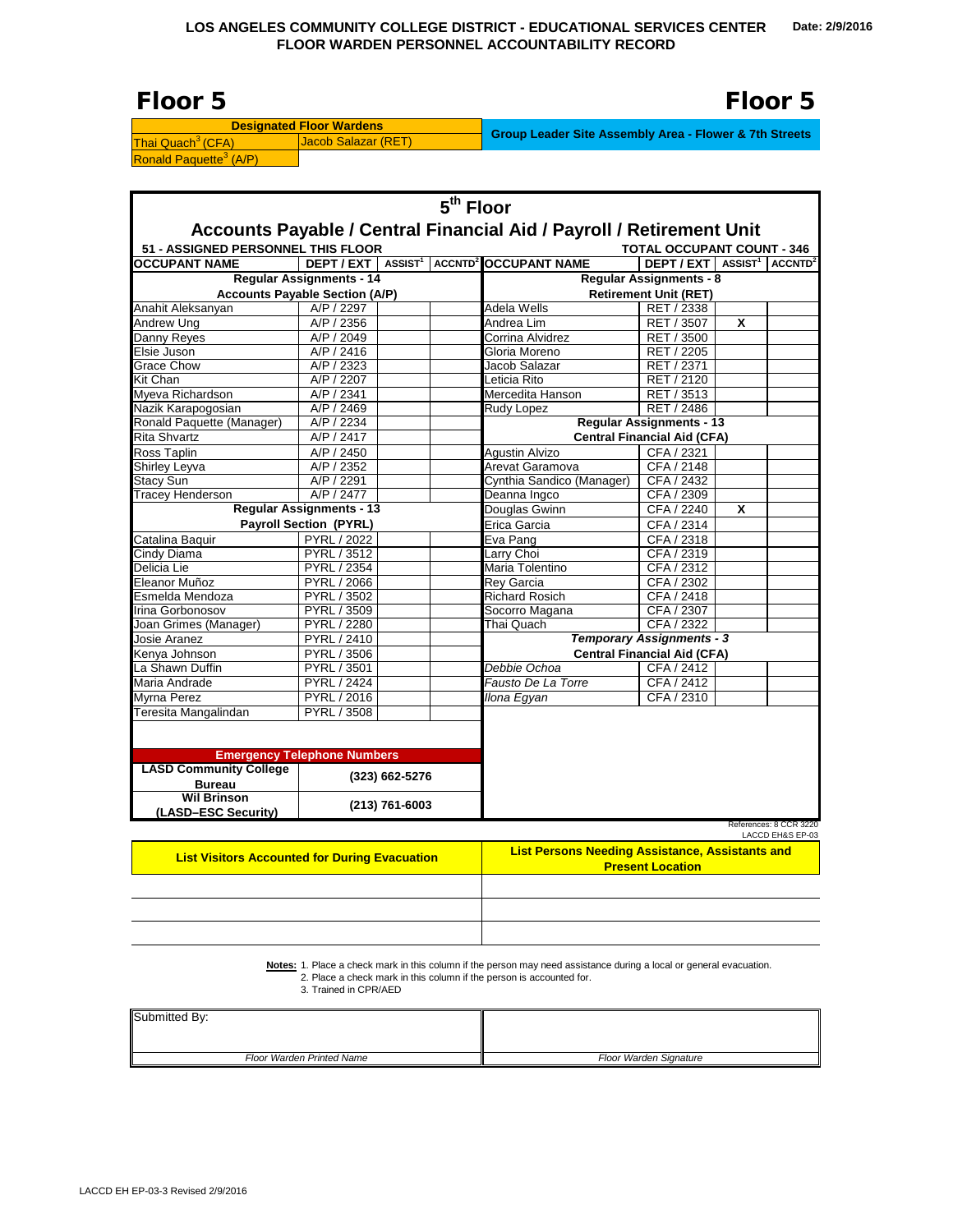5th Floor **W I L S H I R E B L V D.** Group Leader Site Assembly Area - Flower & 7TH Streets **G** 501 **Elsie Kit Kit Anahit La Shawn R** Stacy Juson Grace Chan Myeva Andrew Aleksanyan *Vacant* Duffin<br> **O** Ronald Sun **Chow** Richardson Ung **II O** Ronald Sun Chow Richardson Ung *Conference* Joan Grimes **U** Paquette Rita **Rita** Room **P** Danny Shvartz Shirley Tracey *Vacant* Ross *Vacant* Nazik Johnson x2241 *Vacant* Reyes Leyva Henderson Taplin Karapogosian **503 504 L 505 F E 502** *Vacant* **L A A C C O U N T S P A Y A B L E P A Y R O L L O D A W E** *E* **515** A/P A/P Maria Myrna Josie **L E R** *L* Elect *Women Men* IDF **517** Work Payroll Andrade Perez *Vacant* Aranez **L R** *E* **511 513** Room Storage **506 E S** *Elevator V* Catalina **Y Elevator** *V* Catalina **Y S I** *Lobby A* **512 514 516 518** Mendoza *Vacant* Diama Baquir **T T 500** *T* **507 R E** *O Kitchen* CFA **519** Tess Irina Eleanor **E** *R* **522** Storage Mangalindan Gorbonosov *Vacant* Muños **E A** Ilona *S Stair 2* **521 T S** Egyan **520** INANCIAL AID RETIREMENT Delicia **E** Eva Pang Maria Richard Deanna **Agustin Agustin** Mercy **Network** Lie **M** Tolentino Rosich Ingco Debbie Alvizo Gloria Hanson Jacob **B Example 1** Salazar **5** Ochoa **Moreno II** Moreno II Salazar 1 508 **L Corring Corring Corrina** Erica **0** Douglas Thai **Corrina Corrina Adrea Y** Socorro Magana Rey Garcia Garcia **9** Gwinn Quach *Vacant* Fausto Alvidrez Lim Rudy De La Torre de la contradicte de la contradicte de la contradicte de la contradicte de la contradicte de la contradicte de la contradicte de la contradicte de la contradicte de la contradicte de la contradicte de la contra Larry Leticia Adela *Stair* Cynthia Sandico Admin Aide *Vacant <sup>V</sup>* acant Choi Arevat CFA Rito Wells *1* **510** *(Vacant)* Garamova **523** Storage January 4, 2016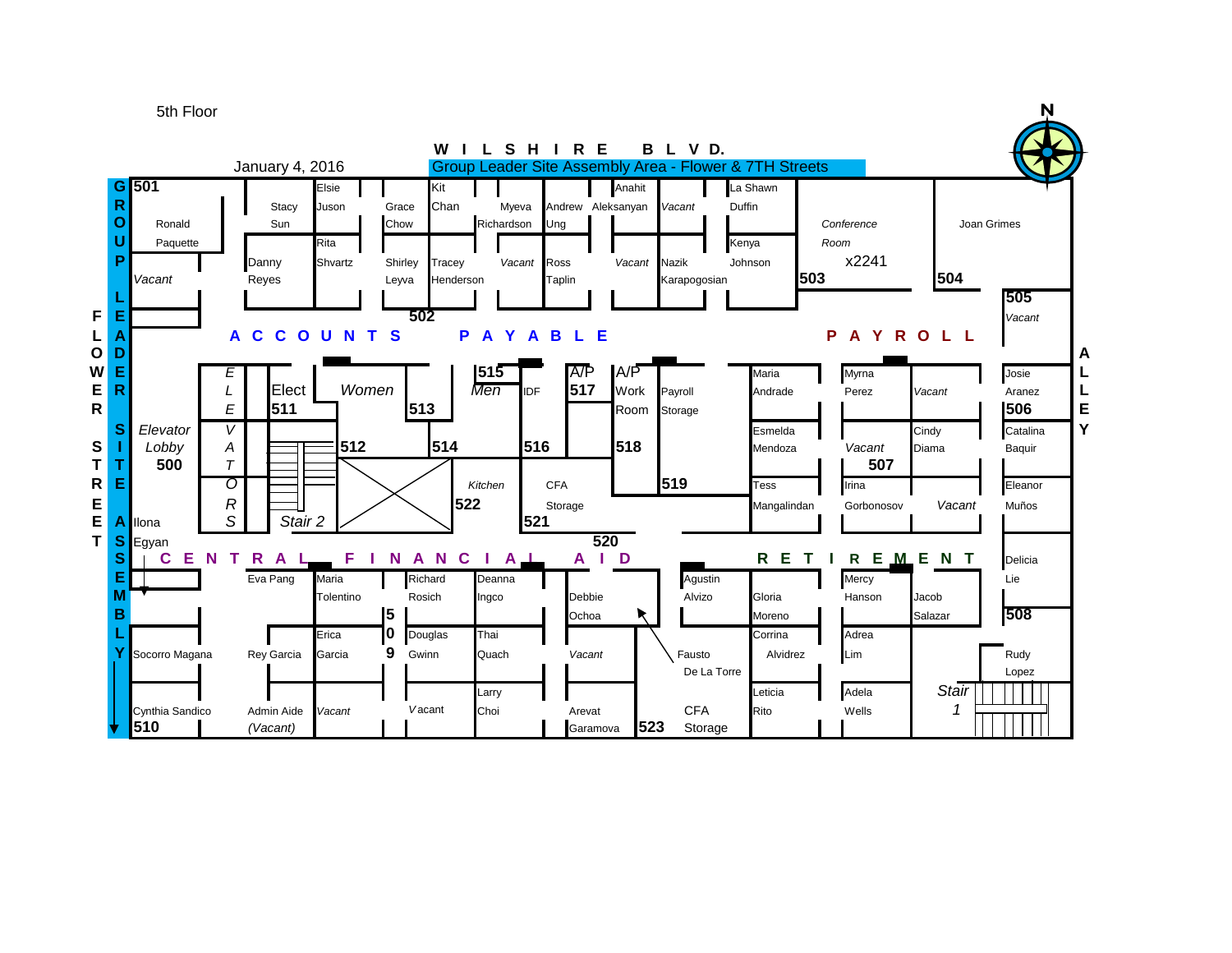# Floor 6

References: 8 CCR 3220  $LACCD$  ELIAC EP

| <b>Designated Floor Wardens</b> |                                             |
|---------------------------------|---------------------------------------------|
| Joan Becker <sup>3</sup> (FPD)  | Stacie Pinkett - Alt (FPD)                  |
| Ross Lee <sup>3</sup> (HR-RM)   | Sherri Beloney-Hatcher <sup>3</sup> (HR-RM) |

**Group Leader Site Assembly Area - Wilshire & Hope** 

| 6 <sup>th</sup> Floor                                                          |                   |                     |                       |                                                  |                                             |                     |                     |
|--------------------------------------------------------------------------------|-------------------|---------------------|-----------------------|--------------------------------------------------|---------------------------------------------|---------------------|---------------------|
| <b>Business Services / Risk Management / Facilities Planning / Build-LACCD</b> |                   |                     |                       |                                                  |                                             |                     |                     |
| <b>40 - ASSIGNED PERSONNEL THIS FLOOR</b>                                      |                   |                     |                       |                                                  | <b>TOTAL OCCUPANT COUNT - 346</b>           |                     |                     |
| <b>OCCUPANT NAME</b>                                                           | DEPT/EXT          | ASSIST <sup>1</sup> |                       | <b>ACCNTD<sup>2</sup> OCCUPANT NAME</b>          | <b>DEPT/EXT</b>                             | ASSIST <sup>1</sup> | ACCNTD <sup>2</sup> |
| <b>Regular Assignments - 10</b>                                                |                   |                     |                       |                                                  | <b>Regular Assignments - 13</b>             |                     |                     |
| <b>Business Services Division (BSD)</b>                                        |                   |                     |                       | <b>Facilities Planning and Development (FPD)</b> |                                             |                     |                     |
| <b>Andrew Wellisch</b>                                                         | <b>BSD / 2439</b> |                     |                       | Aris Hovasapian                                  | FPD / 2239                                  |                     |                     |
| Daryan Hubbard                                                                 | BSD / 2301        |                     |                       | <b>Frank Padilla</b>                             | FPD / 2360                                  |                     |                     |
| Dorothea Mc Farline                                                            | <b>BSD / 2276</b> |                     |                       | James Conway                                     | FPD / 2094                                  |                     |                     |
| Eunshin 'Nancy' Lee                                                            | BSD / 2332        |                     |                       | Jim O'Reilly (Chief Fac. Exec.)                  | FPD / 2366                                  |                     |                     |
| Fabbee Buñag                                                                   | <b>BSD / 2430</b> |                     |                       | Joan Becker                                      | FPD / 2480                                  |                     |                     |
| <b>Florina Caro</b>                                                            | <b>BSD / 2288</b> |                     |                       | John Oda                                         | FPD / 2285                                  |                     |                     |
| James Watson (Contracts & Purchasing)                                          | <b>BSD / 2421</b> | X                   |                       | Laurelyn Johnson                                 | FPD / 2425                                  |                     |                     |
| Jason Byrd                                                                     | <b>BSD / 2286</b> |                     |                       | Peggy Quijada                                    | FPD / 2446                                  |                     |                     |
| Leila Menzies (Vice President-Admin.)                                          | <b>BSD / 2036</b> |                     |                       | Roma Nandlal                                     | FPD / 2467                                  |                     |                     |
| <b>Marilyn Huff</b>                                                            | BSD / 2103        | $\boldsymbol{X}$    |                       | Safi Ishrati                                     | FPD / 2423                                  |                     |                     |
| <b>Regular Assignments - 10</b>                                                |                   |                     | <b>Stacie Pinkett</b> | FPD / 2366                                       |                                             |                     |                     |
| Human Resources - Risk Management Division (RMD)                               |                   |                     |                       | <b>Steve Paine</b>                               | FPD / 2381                                  |                     |                     |
| Caritia Hughes                                                                 | RMD / 2382        |                     |                       | Thomas Hall (Director)                           | FPD / 2119                                  |                     |                     |
| <b>David Martin</b>                                                            | RMD / 2422        |                     |                       |                                                  | <b>Regular Assignments - 4</b>              |                     |                     |
| David Serrano (Risk Manager)                                                   | RMD / 2461        |                     |                       | <b>Build-LACCD Assignments (BLD-LA)</b>          |                                             |                     |                     |
| Katrelia Walker (EAP)                                                          | RMD / 2040        |                     |                       | Dan Minkoff                                      | <b>BLD-LA / 2159</b>                        |                     |                     |
| Lisa Michel                                                                    | RMD / 2419        |                     |                       | <b>Ed Van Ginkel</b>                             | <b>BLD-LA / 2133</b>                        |                     |                     |
| Ross Lee                                                                       | RMD / 2397        |                     |                       | Mary Ann Breckell                                | <b>BLD-LA / 2457</b>                        | X                   |                     |
| <b>Sheree Maroney</b>                                                          | RMD / 2198        |                     |                       | Silvia Saucedo                                   | <b>BLD-LA / 2484</b>                        |                     |                     |
| Sherri Beloney-Hatcher                                                         | RMD / 2330        |                     |                       |                                                  | <b>Regular Assignments - 1</b>              |                     |                     |
| Sonya Sanders                                                                  | RMD / 2023        |                     |                       |                                                  | <b>Building Engineer (Abel Engineering)</b> |                     |                     |
| <b>Stacey Allen</b>                                                            | RMD / 2180        |                     |                       | <b>Bruce Honeyman</b>                            | (213) 792-4391                              |                     |                     |
|                                                                                |                   |                     |                       |                                                  | <b>Temporary Assignments (EAP) - 2</b>      |                     |                     |
|                                                                                |                   |                     |                       | Armen Yepremyan                                  | RMD-EAP / 2040                              |                     |                     |
|                                                                                |                   |                     |                       | Nova Wartanyan                                   | RMD-EAP / 2040                              |                     |                     |
| <b>Emergency Telephone Numbers</b>                                             |                   |                     |                       |                                                  |                                             |                     |                     |
| <b>LASD Community College Bureau</b>                                           |                   | $(323)$ 662-5276    |                       |                                                  |                                             |                     |                     |
| <b>Wil Brinson</b><br>(LASD-ESC Security)                                      |                   | $(213) 761 - 6003$  |                       |                                                  |                                             |                     |                     |

2. Place a check mark in this column if the person is accounted for.

3. Trained in CPR/AED

1. Place a check mark in this column if the person may need assistance during a local or general evacuation. **Notes:**

| Submitted By:                    |                               |
|----------------------------------|-------------------------------|
|                                  |                               |
| <b>Floor Warden Printed Name</b> | <b>Floor Warden Signature</b> |

|                                                      | LAUUD EH&S EP-03                                                                  |
|------------------------------------------------------|-----------------------------------------------------------------------------------|
| <b>List Visitors Accounted for During Evacuation</b> | <b>List Persons Needing Assistance, Assistants and</b><br><b>Present Location</b> |
|                                                      |                                                                                   |
|                                                      |                                                                                   |
|                                                      |                                                                                   |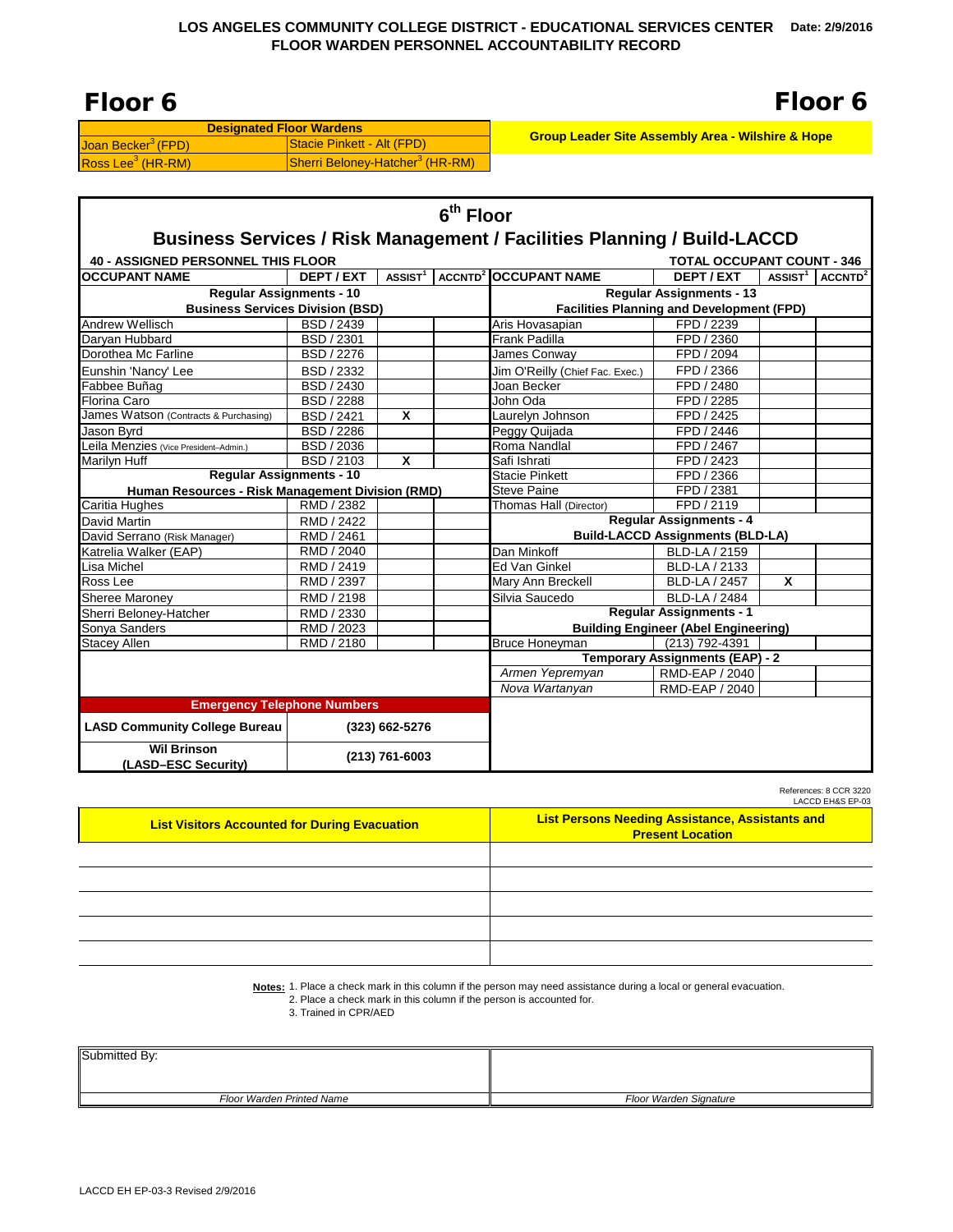



#### Senior Staff\*

Tom Hall\*, Director, Facilities Planning and Development, (213) 891-2119 Leila Menzies\*, Vice President of Administrative Services, (213) 891-2036 James O'Reilly\*, Chief Facilities Executive, (213) 891-2048 David Serrano\*, Risk Manager, (213) 891-2461 James Watson\*, Contracts Manager, (213) 891-2421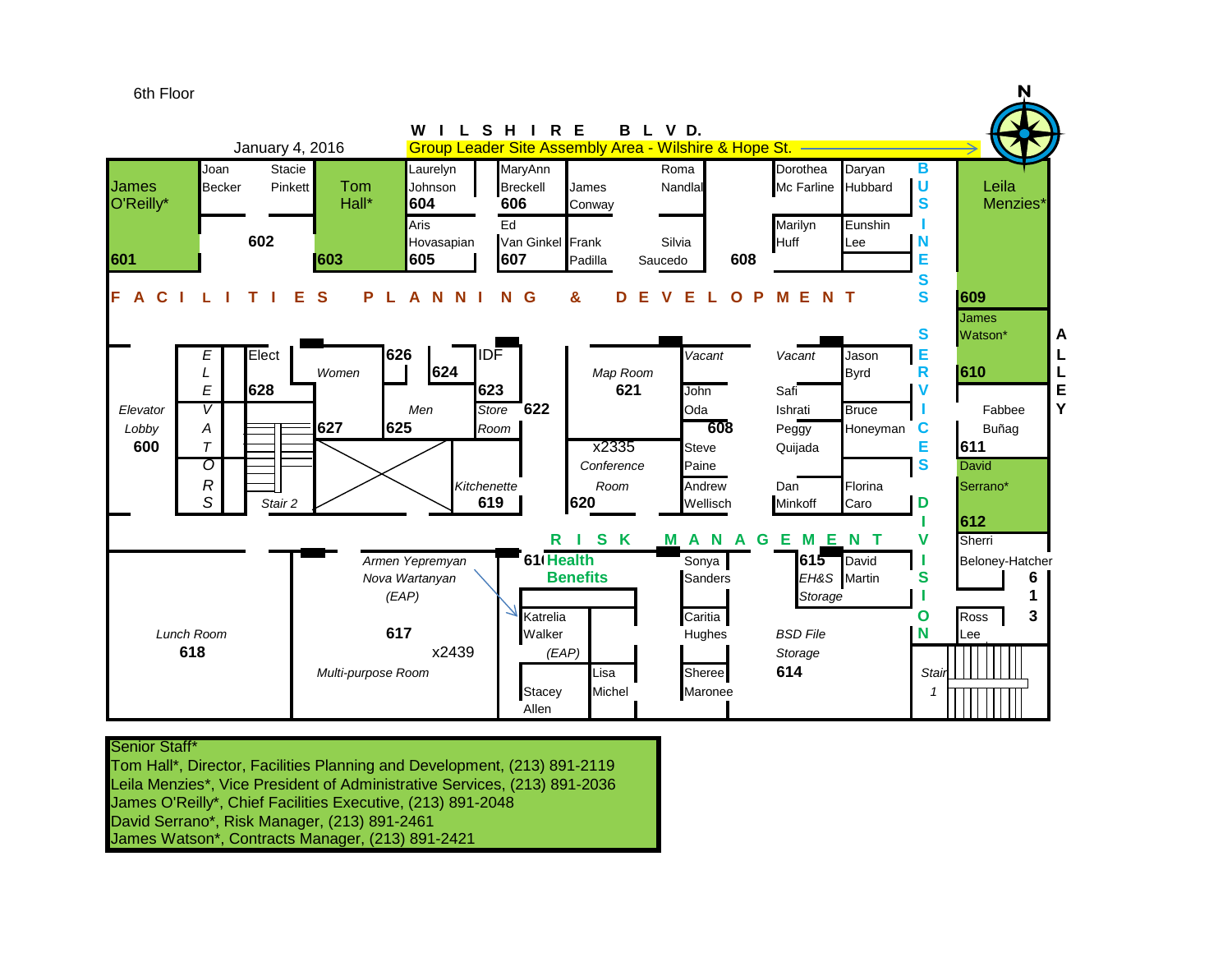# Floor 7

| <b>Designated Floor Wardens</b> |                                         |  |
|---------------------------------|-----------------------------------------|--|
| <b>Arnold Blanshard (AI)</b>    | $M$ <sub>0</sub> Ko <sup>3</sup> (EPIE) |  |
| Nora Chiu <sup>3</sup> (ACC)    | Karen Yao (ACC)                         |  |
| Sorangel Hernandez - Alt (EWD)  |                                         |  |

**Broup Leader Site Assembly Area - Wilshire & Hope** 

|                                                                                |            |                                                                            |                                       | 7 <sup>th</sup> Floor                                                |                                 |                     |                        |
|--------------------------------------------------------------------------------|------------|----------------------------------------------------------------------------|---------------------------------------|----------------------------------------------------------------------|---------------------------------|---------------------|------------------------|
| <b>Accounting / Academic Senate /</b>                                          |            |                                                                            |                                       |                                                                      |                                 |                     |                        |
| <b>Educational Programs &amp; Institutional Effectiveness / Internal Audit</b> |            |                                                                            |                                       |                                                                      |                                 |                     |                        |
| <b>48 - ASSIGNED PERSONNEL THIS FLOOR</b><br><b>TOTAL OCCUPANT COUNT - 346</b> |            |                                                                            |                                       |                                                                      |                                 |                     |                        |
| <b>OCCUPANT NAME</b>                                                           | DEPT/EXT   | ASSIST <sup>1</sup>                                                        |                                       | <b>ACCNTD<sup>2</sup> OCCUPANT NAME</b>                              | <b>DEPT/EXT</b>                 | ASSIST <sup>1</sup> | ACCNTD <sup>2</sup>    |
| <b>Regular Assignments - 22</b>                                                |            |                                                                            |                                       |                                                                      | <b>Regular Assignments - 5</b>  |                     |                        |
| <b>Accounting Section (ACC)</b>                                                |            |                                                                            | <b>District Academic Senate (DAS)</b> |                                                                      |                                 |                     |                        |
| Alemayehu Estezia                                                              | ACC / 2153 |                                                                            |                                       | Alex Immerblum                                                       | DAS / 2144                      |                     |                        |
| Anna Chmielewska                                                               | ACC / 2114 |                                                                            |                                       | Angela Echeverri                                                     | DAS / 2294                      |                     |                        |
| Aurelia Lwin                                                                   | ACC / 2478 | $\boldsymbol{\mathsf{X}}$                                                  |                                       | Don Gauthier (President)                                             | DAS / 2294                      |                     |                        |
| <b>Bella Korotki</b>                                                           | ACC / 2326 |                                                                            |                                       | Elizabeth Atondo                                                     | DAS / 2373                      |                     |                        |
| <b>Bernadette Trinidad</b>                                                     | ACC / 2202 |                                                                            |                                       | <b>Eloise Crippens</b>                                               | DAS / 2296                      |                     |                        |
| Cecilia Jie                                                                    | ACC / 2068 |                                                                            |                                       |                                                                      | <b>Regular Assignments - 13</b> |                     |                        |
| Harry Ziogas (Director)                                                        | ACC / 2102 |                                                                            |                                       | <b>Educational Programs &amp; Institutional Effectiveness (EPIE)</b> |                                 |                     |                        |
| Jackson Kuo (Manager)                                                          | ACC / 2150 |                                                                            |                                       | <b>Allison Tom-Miura</b>                                             | EPIE / 2464                     |                     |                        |
| <b>Justin Sam</b>                                                              | ACC / 2243 |                                                                            |                                       | <b>Arnita Porter</b>                                                 | EPIE / 2175                     |                     |                        |
| Karen Yao                                                                      | ACC / 2158 |                                                                            |                                       | <b>Betina Vallin</b>                                                 | EPIE / 2104                     |                     |                        |
| Kevin Liao                                                                     | ACC / 2060 |                                                                            |                                       | <b>Bobbi Kimble</b>                                                  | EPIE / 2378                     |                     |                        |
| <b>Kyle Navasard</b>                                                           | ACC / 2086 |                                                                            |                                       | Deborah Harrington                                                   | EPIE / 2017                     |                     |                        |
| Margret Ayvazian                                                               | ACC / 2077 |                                                                            |                                       | Jessica Cristo                                                       | EPIE / 2175                     |                     |                        |
| <b>Melissa Quiroz</b>                                                          | ACC / 2018 |                                                                            |                                       | Lucia Robles                                                         | ESS / 2062                      |                     |                        |
| Mira Kopylova                                                                  | ACC / 2452 |                                                                            |                                       | Maury Pearl (AVC)                                                    | EPIE / 2115                     |                     |                        |
| Mitzi Lai                                                                      | ACC / 2448 |                                                                            |                                       | Moon Ko                                                              | EPIE / 2372                     |                     |                        |
| Nora Chiu                                                                      | ACC / 2174 |                                                                            |                                       | Sarah Crespo                                                         | EPIE / 2096                     |                     |                        |
| Nyame-Tease Prempeh (K.K.)                                                     | ACC / 2344 |                                                                            |                                       | Shannon Jackson                                                      | EPIE / 2076                     |                     |                        |
| <b>Sheree Dunn</b>                                                             | ACC / 3505 |                                                                            |                                       | <b>Stanislav Levin</b>                                               | EPIE / 2053                     |                     |                        |
| Susan Bernardino                                                               | ACC / 2498 |                                                                            |                                       | Terri Fisher                                                         | EPIE / 2468                     |                     |                        |
| Susanna Martirosyan                                                            | ACC - 2344 |                                                                            |                                       |                                                                      |                                 |                     |                        |
| William Hernandez                                                              | ACC / 2013 |                                                                            |                                       |                                                                      | <b>Regular Assignments - 0</b>  |                     |                        |
| <b>Regular Assignments - 2</b>                                                 |            |                                                                            |                                       | American Federation of Teachers (AFT) Staff Guild Office             |                                 |                     |                        |
| <b>Economic and Workforce Development (EWD)</b>                                |            |                                                                            |                                       | Mario Perez (2nd Floor)                                              | AFT / 2370                      |                     |                        |
| Jesus Encinas                                                                  | EWD / 2401 | X                                                                          |                                       | Mike Romo (3rd Floor)                                                | AFT / 3370                      |                     |                        |
| Sorangel Hernandez                                                             | EWD / 2069 |                                                                            |                                       | <b>Temporary Assignments - Auditors</b>                              |                                 |                     |                        |
| <b>Regular Assignments - 6</b>                                                 |            |                                                                            |                                       | (List Auditors Here)                                                 |                                 |                     |                        |
| <b>Internal Audit (IA)</b>                                                     |            |                                                                            |                                       |                                                                      |                                 |                     |                        |
| <b>Arnold Blanshard (Director)</b>                                             | IA / 2342  |                                                                            |                                       |                                                                      |                                 |                     |                        |
| Chris Musella                                                                  | IA / 2345  |                                                                            |                                       |                                                                      |                                 |                     |                        |
| Keyna Crenshaw                                                                 | IA / 2186  |                                                                            |                                       |                                                                      |                                 |                     |                        |
| ashanda Johnson                                                                | IA / 2324  |                                                                            |                                       |                                                                      |                                 |                     |                        |
| <b>Marioan Carranza</b>                                                        | IA / 2433  |                                                                            |                                       |                                                                      |                                 |                     |                        |
| <b>Tiffany Britt</b>                                                           | IA / 2219  |                                                                            |                                       |                                                                      |                                 |                     |                        |
| <b>Emergency Telephone Numbers</b>                                             |            |                                                                            |                                       |                                                                      |                                 |                     |                        |
| <b>LASD Community College Bureau</b>                                           |            | $(323)$ 662-5276                                                           |                                       |                                                                      |                                 |                     |                        |
| <b>Wil Brinson</b>                                                             |            |                                                                            |                                       |                                                                      |                                 |                     |                        |
| (LASD-ESC Security)                                                            |            | $(213) 761 - 6003$                                                         |                                       |                                                                      |                                 |                     |                        |
|                                                                                |            |                                                                            |                                       |                                                                      |                                 |                     | References: 8 CCR 3220 |
| <b>List Visitors Accounted for During Evacuation</b>                           |            | LACCD EH&S EP-03<br><b>List Persons Needing Assistance, Assistants and</b> |                                       |                                                                      |                                 |                     |                        |
|                                                                                |            |                                                                            |                                       | <b>Present Location</b>                                              |                                 |                     |                        |
|                                                                                |            |                                                                            |                                       |                                                                      |                                 |                     |                        |
|                                                                                |            |                                                                            |                                       |                                                                      |                                 |                     |                        |
|                                                                                |            |                                                                            |                                       |                                                                      |                                 |                     |                        |

2. Place a check mark in this column if the person is accounted for.

3. Trained in CPR/AED

1. Place a check mark in this column if the person may need assistance during a local or general evacuation. **Notes:**

| Submitted By:                    |                               |
|----------------------------------|-------------------------------|
|                                  |                               |
| <b>Floor Warden Printed Name</b> | <b>Floor Warden Signature</b> |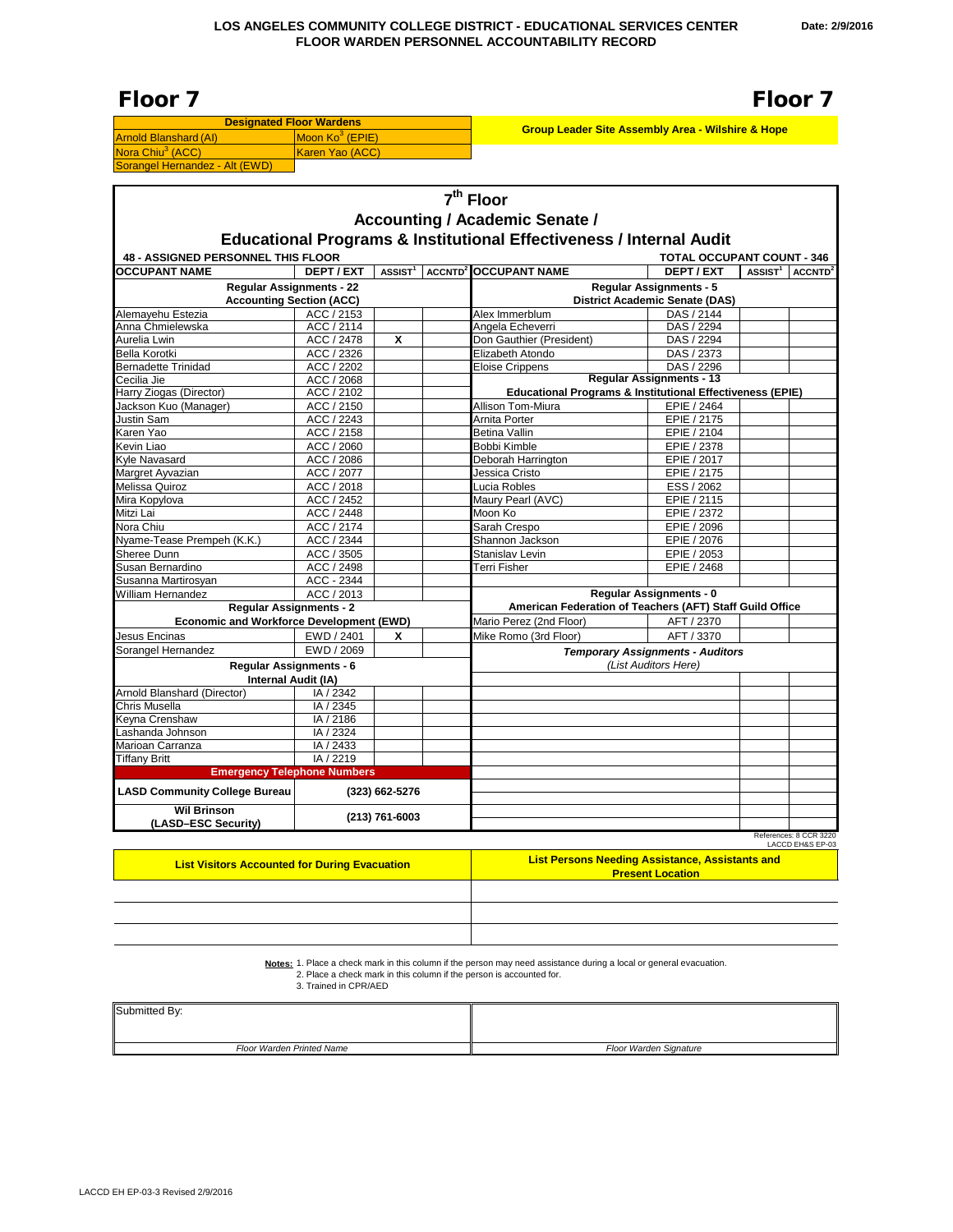

Arnold Blanshard\*, Director, Internal Audit, (213) 891-2342 Bobbi Kimble\*, Dean of Educational Support, (213) 891-2378 Lucia Robles\*, Interim SFP Dean, (213) 891-2062 Maury Pearl\*, Associate Vice Chancellor, Educational Programs and Institutional Effectiveness, (213) 891-2115 Harry Ziogas\*, Director, Accounting, (213) 891-2102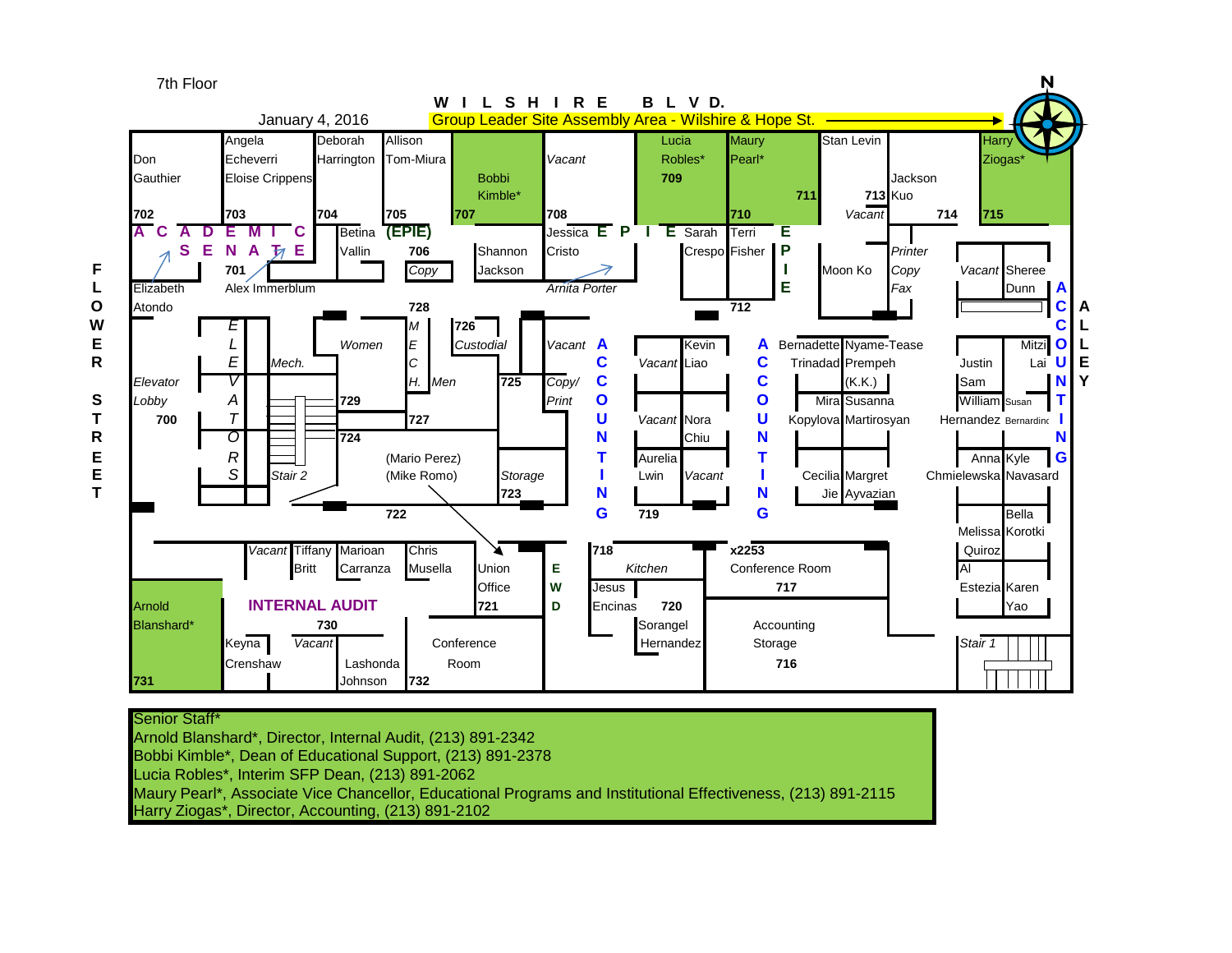### Floor 8

| 8 <sup>th</sup> Floor                                 |                    |                         |  |                                                 |                                   |            |                     |  |
|-------------------------------------------------------|--------------------|-------------------------|--|-------------------------------------------------|-----------------------------------|------------|---------------------|--|
| <b>Budget / Chief Financial Officer / Treasurer /</b> |                    |                         |  |                                                 |                                   |            |                     |  |
| <b>Office of General Counsel / ADA Compliance</b>     |                    |                         |  |                                                 |                                   |            |                     |  |
| 22 - ASSIGNED PERSONNEL THIS FLOOR                    |                    |                         |  |                                                 | <b>TOTAL OCCUPANT COUNT - 346</b> |            |                     |  |
| <b>OCCUPANT NAME</b>                                  | <b>DEPT/EXT</b>    | ASSIST <sup>1</sup>     |  | <b>ACCNTD<sup>2</sup> OCCUPANT NAME</b>         | DEPT / EXT                        | $ASSIST^T$ | ACCNTD <sup>2</sup> |  |
| <b>Regular Assignments - 8</b>                        |                    |                         |  | <b>Regular Assignments - 7</b>                  |                                   |            |                     |  |
| <b>Budget Offices (BDGT)</b>                          |                    |                         |  | <b>Office of General Counsel (OGC)</b>          |                                   |            |                     |  |
| Amanda Gong                                           | <b>BDGT / 2111</b> |                         |  | Anne Diga                                       | OGC / 2188                        |            |                     |  |
| Asha Omar                                             | <b>BDGT / 2105</b> |                         |  | <b>Arthur Babb</b>                              | OGC / 2188                        |            |                     |  |
| Deborah La Teer (Director)                            | <b>BDGT / 2085</b> |                         |  | Eric Kim                                        | OGC / 2188                        |            |                     |  |
| <b>Hattie Mobley</b>                                  | <b>BDGT / 2112</b> | $\overline{\mathbf{X}}$ |  | <b>Jeff Greenman</b>                            | OGC / 2188                        |            |                     |  |
| <b>Hazel Alonzo</b>                                   | <b>BDGT / 2109</b> |                         |  | Kevin Jeter (General Counsel)                   | OGC / 2188                        |            |                     |  |
| Jose Mendoza                                          | <b>BDGT / 2163</b> |                         |  | <b>Sally Puga</b>                               | OGC / 2188                        |            |                     |  |
| Liwa Corpuz                                           | <b>BDGT / 2110</b> |                         |  | Sandra Samayoa                                  | OGC / 2188                        |            |                     |  |
| <b>Sheri Okamoto</b>                                  | <b>BDGT / 2101</b> |                         |  |                                                 |                                   |            |                     |  |
| <b>Regular Assignments - 4</b>                        |                    |                         |  | <b>Regular Assignments - 1</b>                  |                                   |            |                     |  |
| <b>Chief Financial Officer / Treasurer (CFO/T)</b>    |                    |                         |  | Deputy Chancellor's Office (DCO) ADA Compliance |                                   |            |                     |  |
| Araceli Gutierrez                                     | CFO/T / 2090       |                         |  | Mardy Kuntzelman                                | DCO / 2213                        |            |                     |  |
| <b>Hubert Lee</b>                                     | CFO/T / 2091       |                         |  |                                                 |                                   |            |                     |  |
| Jeanette Gordon (CFO)                                 | CFO/T / 2090       |                         |  | <b>List Classroom 818 Students Below</b>        |                                   |            |                     |  |
| Sam Arambegedara                                      | CFO/T / 2431       |                         |  |                                                 |                                   |            |                     |  |
| <b>Temporary Assignments - 1</b>                      |                    |                         |  |                                                 |                                   |            |                     |  |
| <b>Chief Financial Officer / Treasurer (CFO/T)</b>    |                    |                         |  |                                                 |                                   |            |                     |  |
| Lita Oh                                               | CFO/T / 2431       | X                       |  |                                                 |                                   |            |                     |  |
| <b>Regular Assignments - 1</b>                        |                    |                         |  |                                                 |                                   |            |                     |  |
| <b>Los Angeles Sheriff Department (LASD)</b>          |                    |                         |  |                                                 |                                   |            |                     |  |
| <b>Wil Brinson</b>                                    | LASD / 2389        |                         |  |                                                 |                                   |            |                     |  |
|                                                       |                    |                         |  |                                                 |                                   |            |                     |  |
| <b>Emergency Telephone Numbers</b>                    |                    |                         |  |                                                 |                                   |            |                     |  |
| <b>LASD Community College</b>                         | (323) 662-5276     |                         |  |                                                 |                                   |            |                     |  |
| <b>Bureau</b>                                         |                    |                         |  |                                                 |                                   |            |                     |  |
| <b>Wil Brinson</b>                                    | (213) 761-6003     |                         |  |                                                 |                                   |            |                     |  |
| (LASD-ESC Security)                                   |                    |                         |  |                                                 |                                   |            |                     |  |

- 2. Place a check mark in this column if the person is accounted for.
- 3. Trained in CPR/AED

| <b>Designated Floor Wardens</b>  |                                      |  |  |  |  |
|----------------------------------|--------------------------------------|--|--|--|--|
| Hazel Alonzo <sup>3</sup> (BDGT) | Jeff Greenman <sup>3</sup> (B) (OGC) |  |  |  |  |
| Jose Mendoza - Alt (BDGT)        | Sally Puga <sup>3</sup> (OGC)        |  |  |  |  |

**Group Leader Site Assembly Area - Wilshire & Hope** 

1. Place a check mark in this column if the person may need assistance during a local or general evacuation. **Notes:**

| Submitted By:                    |                        |
|----------------------------------|------------------------|
|                                  |                        |
|                                  |                        |
| <b>Floor Warden Printed Name</b> | Floor Warden Signature |

## Floor 8

References: 8 CCR 3220 LACCD EH&S EP-03

**List Visitors Accounted for During Evacuation List Persons Needing Assistance, Assistants and Present Location**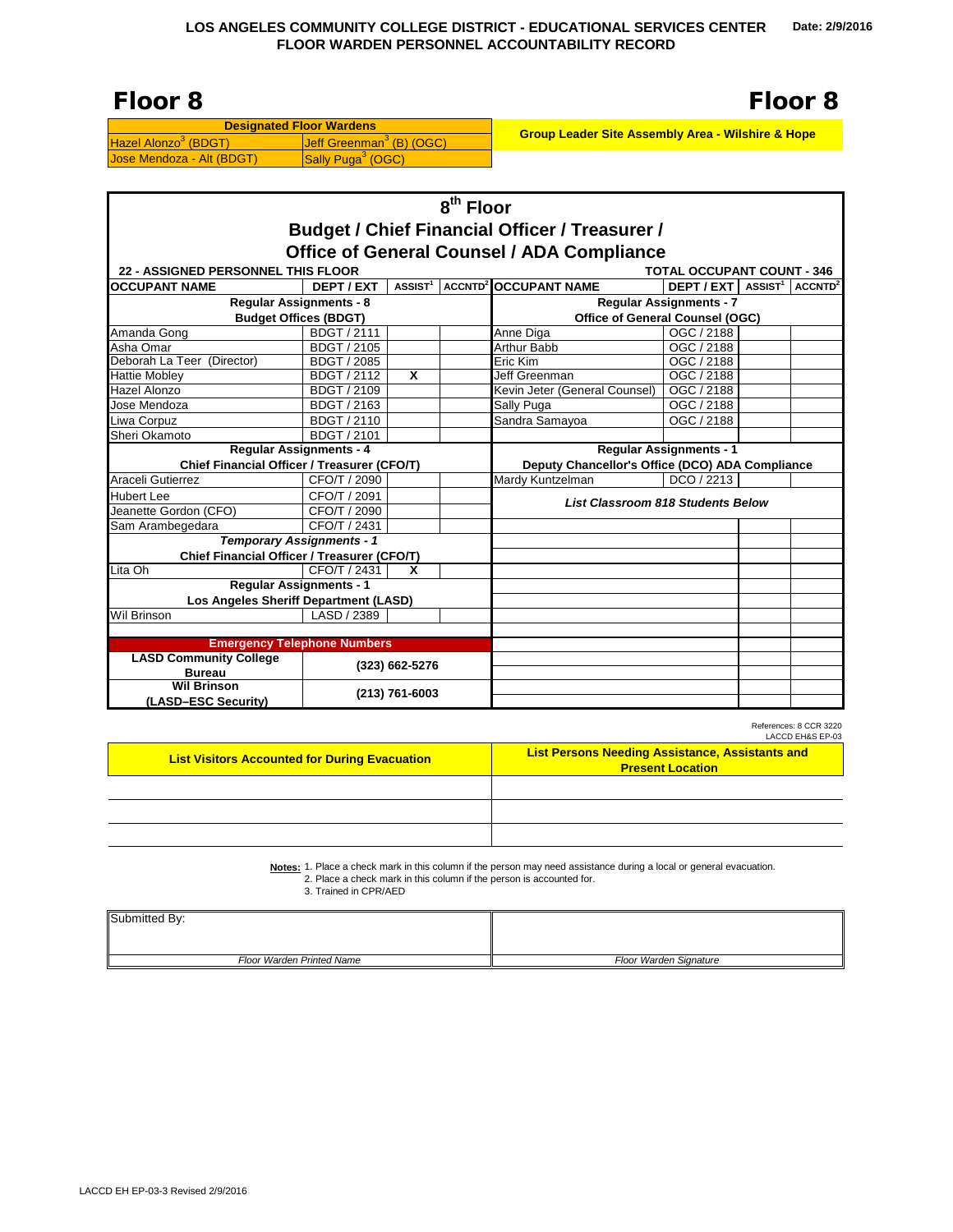

#### Senior Staff\*

Anne Diga\*, Associate General Counsel, (213) 891-2188 Jeanette Gordon\*, Chief Financial Officer/ Treasurer, (213) 891-2090 Kevin Jeter\*, General Counsel, (213) 891-2188 Eric Kim\*, Associate General Counsel, (213) 891-2188 Deborah La Teer\*, Director, Budget Management and Analysis, (213) 891-2085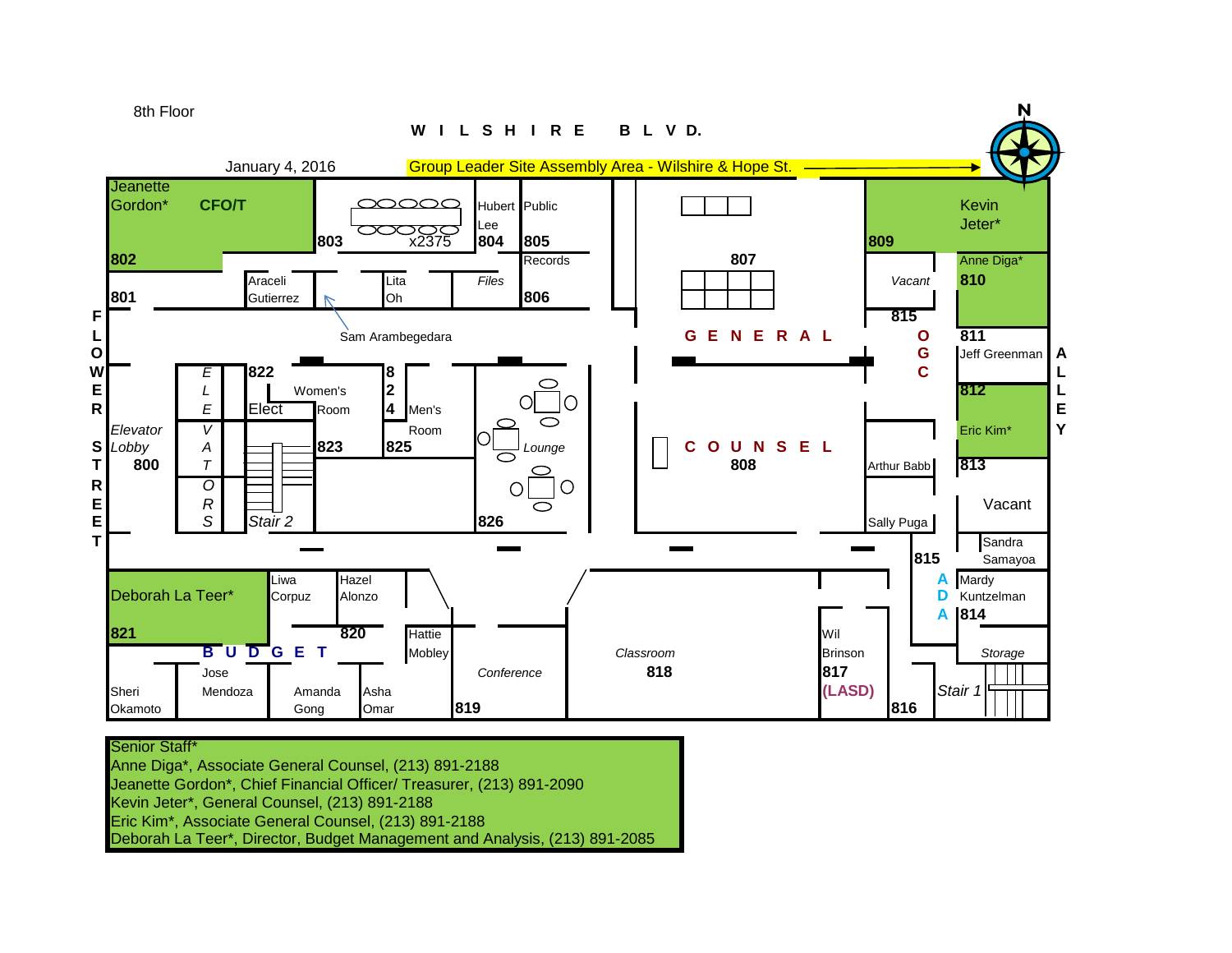LACCD EH EP-03-3 Revised 2/9/2016

### Floor 9

|                                      | <b>Designated Floor Wardens</b>       |  |  |  |
|--------------------------------------|---------------------------------------|--|--|--|
| Lilian Mazariegos <sup>3</sup> (DCO) | Laurie Green <sup>3</sup> - Alt (DCO) |  |  |  |

**Group Leader Site Assembly Area - Wilshire & Hope** 

- 1. Place a check mark in this column if the person may need assistance during a local or general evacuation. **Notes:**
	- 2. Place a check mark in this column if the person is accounted for.
	- 3. Trained in CPR/AED

**List Visitors Accounted for During Evacuation List Persons Needing Assistance, Assistants and Present Location**

| 9 <sup>th</sup> Floor                                                                 |                               |                     |  |                                                                                     |                                |                        |                                            |
|---------------------------------------------------------------------------------------|-------------------------------|---------------------|--|-------------------------------------------------------------------------------------|--------------------------------|------------------------|--------------------------------------------|
| Chancellor / Deputy Chancellor / Educational Programs & Institutional Effectiveness / |                               |                     |  |                                                                                     |                                |                        |                                            |
| <b>Economic &amp; Workforce Development</b>                                           |                               |                     |  |                                                                                     |                                |                        |                                            |
| 12 - ASSIGNED PERSONNEL THIS FLOOR                                                    |                               |                     |  | <b>TOTAL OCCUPANT COUNT - 346</b>                                                   |                                |                        |                                            |
| <b>OCCUPANT NAME</b>                                                                  | DEPT / EXT                    | ASSIST <sup>1</sup> |  | <b>ACCNTD<sup>2</sup> OCCUPANT NAME</b>                                             | <b>DEPT / EXT</b>              | ${\sf ASSIST}^1$       | ACCNTD <sup>2</sup>                        |
| <b>Regular Assignments - 3</b><br><b>Chancellor's Office (CO)</b>                     |                               |                     |  | <b>Regular Assignments - 1</b><br><b>Economic &amp; Workforce Development (EWD)</b> |                                |                        |                                            |
| <b>Francisco Rodriguez</b><br>(Chancellor)                                            | CO / 2201                     |                     |  | Felicito 'Chito' Cajayon<br>(Vice Chancellor)                                       | EWD / 2165                     |                        |                                            |
| Janet Hughes-Fields                                                                   | CO / 2183                     |                     |  |                                                                                     | <b>Regular Assignments - 1</b> |                        |                                            |
| Maria Elena Jauregui                                                                  | CO / 2201                     |                     |  |                                                                                     | <b>LACCD Foundation (FND)</b>  |                        |                                            |
|                                                                                       | <b>Regular Assignments -4</b> |                     |  | Selina Chi                                                                          | FND / 2247                     |                        |                                            |
| <b>Deputy Chancellor's Office (DCO)</b>                                               |                               |                     |  | <b>Emergency Action Plan Assignments</b>                                            |                                |                        |                                            |
| Adriana Barrera                                                                       | DCO / 2081                    |                     |  | <b>Incident Management Team (IMT)</b>                                               |                                |                        |                                            |
| (Deputy Chancellor)                                                                   |                               |                     |  | Adriana Barrera                                                                     | DCO / 2081                     | Deputy Chancellor      |                                            |
| Laurie Green                                                                          | DCO / 2137                    |                     |  | Francisco Rodriguez                                                                 | CO / 2201                      | Chancellor             |                                            |
| Lilian Mazariegos                                                                     | DCO / 2081                    |                     |  | Jeanette Gordon                                                                     | CFO/T / 2099                   | CFO/Treasurer          |                                            |
| <b>Steve Springer</b>                                                                 | DCO / 2493                    |                     |  | Jim O'Reilly                                                                        | FPD / 2366                     | Chief Fac. Executive   |                                            |
| <b>Regular Assignments - 3</b>                                                        |                               |                     |  | <b>Kevin Jeter</b>                                                                  | OGC / 2188                     | <b>General Counsel</b> |                                            |
| <b>Educational Programs &amp; Institutional Effectiveness (EPIE)</b>                  |                               |                     |  | Leila Menzies                                                                       | <b>BSD / 2036</b>              | VP of Admin Services   |                                            |
| Kristen Van Hala                                                                      | EPIE / 2056                   |                     |  | <b>Tom Hall</b>                                                                     | FPD / 2119                     | Director - FP&D        |                                            |
| Nicole Huff                                                                           | EPIE / 2279                   |                     |  |                                                                                     |                                |                        |                                            |
| Ryan Cornner (Vice Chancellor)<br><b>Beginning January 14</b>                         | EPIE / 2134                   |                     |  |                                                                                     |                                |                        |                                            |
| <b>Emergency Telephone Numbers</b>                                                    |                               |                     |  |                                                                                     |                                |                        |                                            |
| <b>LASD Community College</b><br><b>Bureau</b>                                        | (323) 662-5276                |                     |  |                                                                                     |                                |                        |                                            |
| <b>Wil Brinson</b><br>(LASD-ESC Security)                                             | $(213)$ 761-6003              |                     |  |                                                                                     |                                |                        |                                            |
|                                                                                       |                               |                     |  |                                                                                     |                                |                        | References: 8 CCR 3220<br>LACCD EH&S EP-03 |